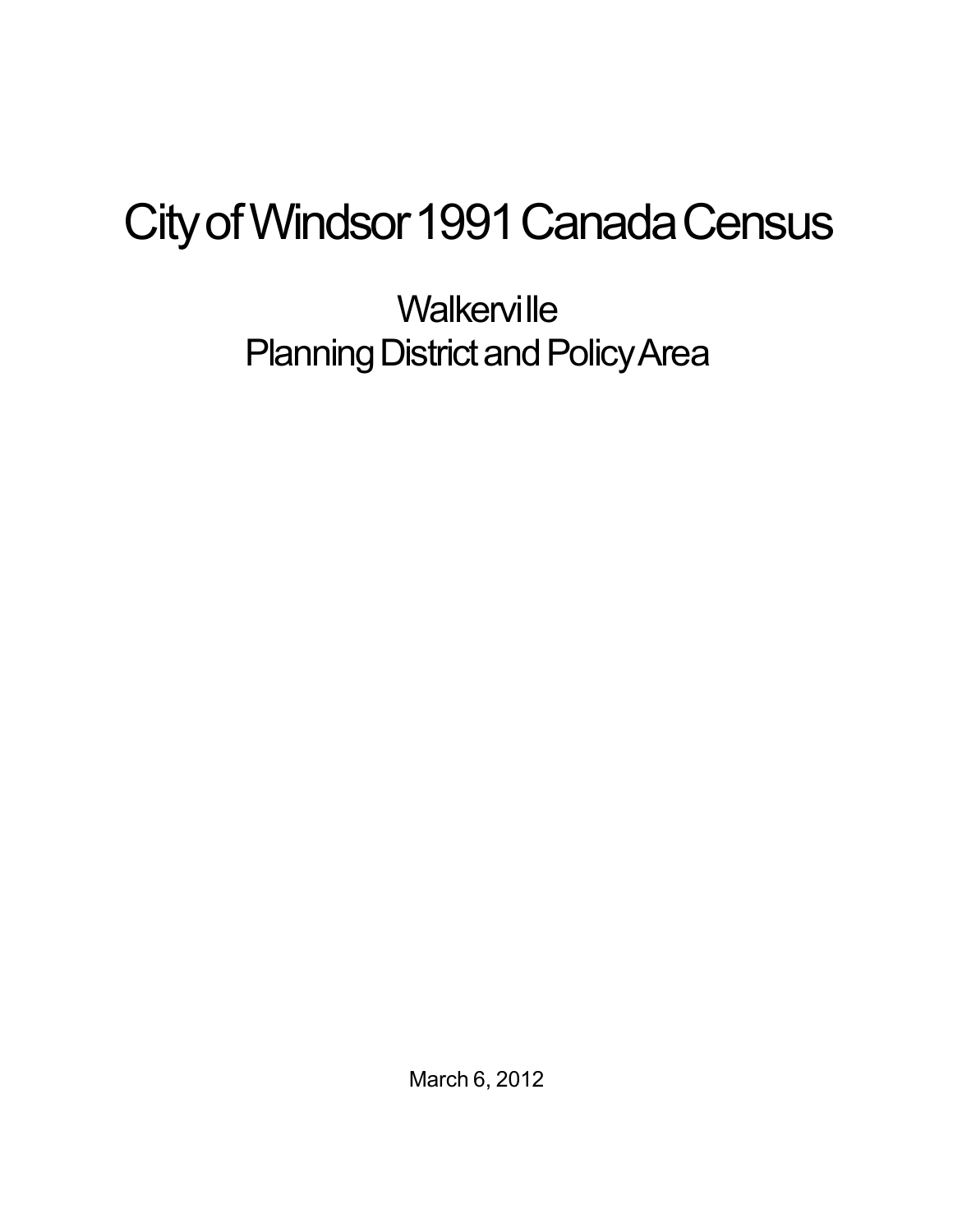## **Table of Contents**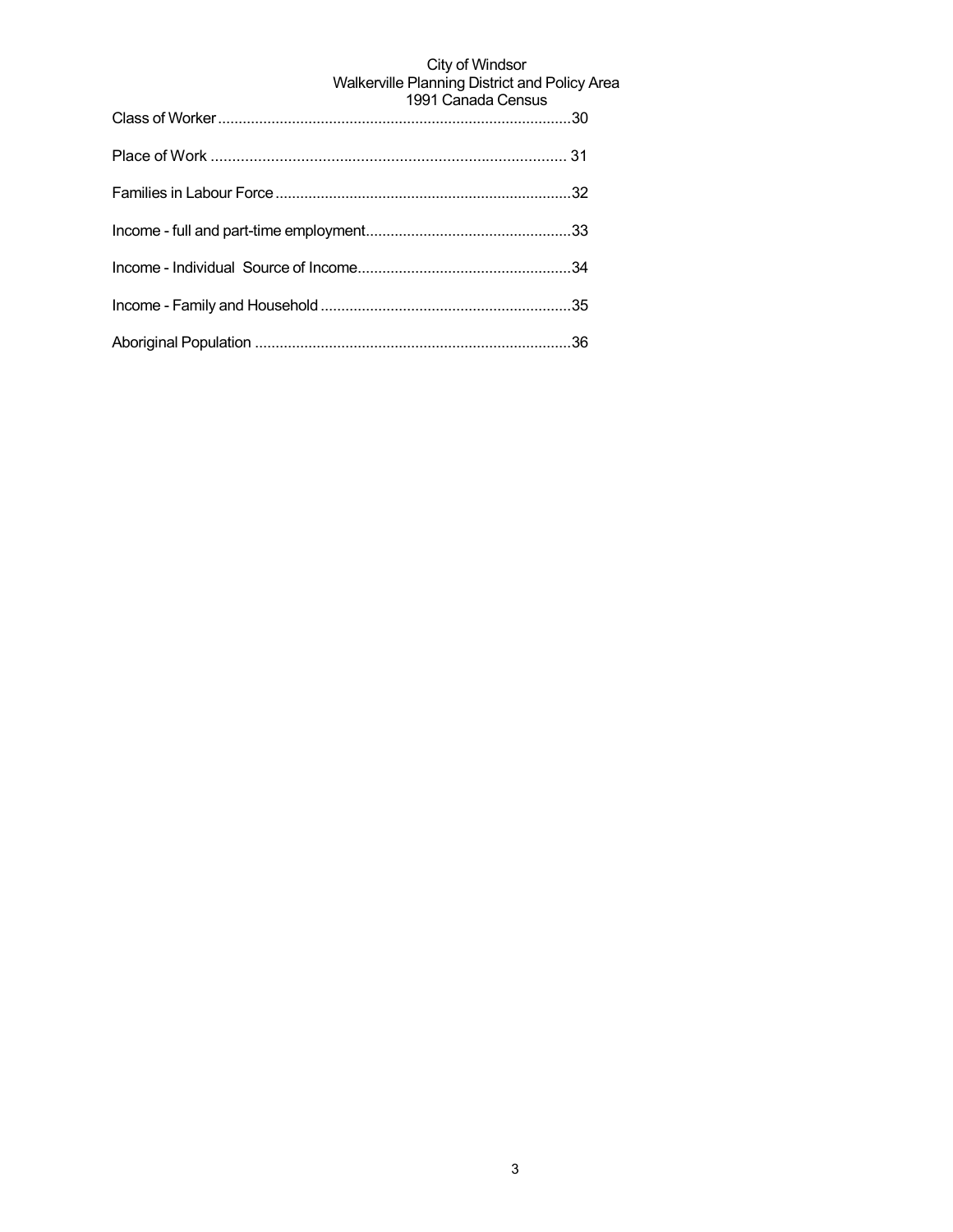## Census Summary

| <b>Census Summary</b>                            | <b>Walkerville</b> |               |
|--------------------------------------------------|--------------------|---------------|
| Total Population where census data are available |                    | 21,585 % base |
|                                                  |                    |               |
| <b>Males</b>                                     | 10,645             | 49%           |
| <b>Females</b>                                   | 10,940             | 51%           |
| 0 to 4 years                                     | 1,570              | 7%            |
| 5 to 19 years                                    | 4,090              | 19%           |
| 20 to 24 years                                   | 1,930              | 9%            |
| 25 to 34 years                                   | 4,420              | 20%           |
| 35 to 44 years                                   | 2,980              | 14%           |
| 45 to 54 years                                   | 1,920              | 9%            |
| 55 to 64 years                                   | 1,870              | 9%            |
| 65 to 74 years                                   | 1,540              | 7%            |
| 75 years and over                                | 1,150              | 5%            |
| Average age                                      | 35.2               |               |
| <b>Total census families</b>                     |                    | 5,575 % base  |
| Average persons per family                       |                    |               |
| <b>Husband-wife families</b>                     | 4,265              | 77%           |
| No children at home                              | 1,845              | 33%           |
| With children at home                            | 2,460              | 44%           |
| Lone-parent families                             | 1,290              | 23%           |
| Total children at home                           | 6,790              |               |
| Average children per family                      | 1.2                |               |
| <b>Private households</b>                        | 8,635              |               |
| Persons in private households                    | 21,145             |               |
| Average persons per household                    | 2.4                |               |
| Average household income                         | \$36,439           |               |
| Occupied dwellings where census data available   |                    | 8,660 % base  |
| <b>Owned dwellings</b>                           | 4,860              | 56%           |
| <b>Average value</b>                             | \$101,933          |               |
| <b>Rented dwellings</b>                          | 3,750              | 43%           |
| Average rent                                     | \$571              |               |
| Single detached houses                           | 4,545              | 52%           |
| Semi-detached/row/duplexes                       | 1,980              | 23%           |
| <b>Apartments</b>                                | 2,105              | 24%           |
| Other types of dwelling                          | 55                 | 1%            |
| Actual (unsuppressed) data:                      |                    |               |
| <b>Total Population</b>                          | 21,548             |               |
| <b>Total Dwellings</b>                           | 8,650              |               |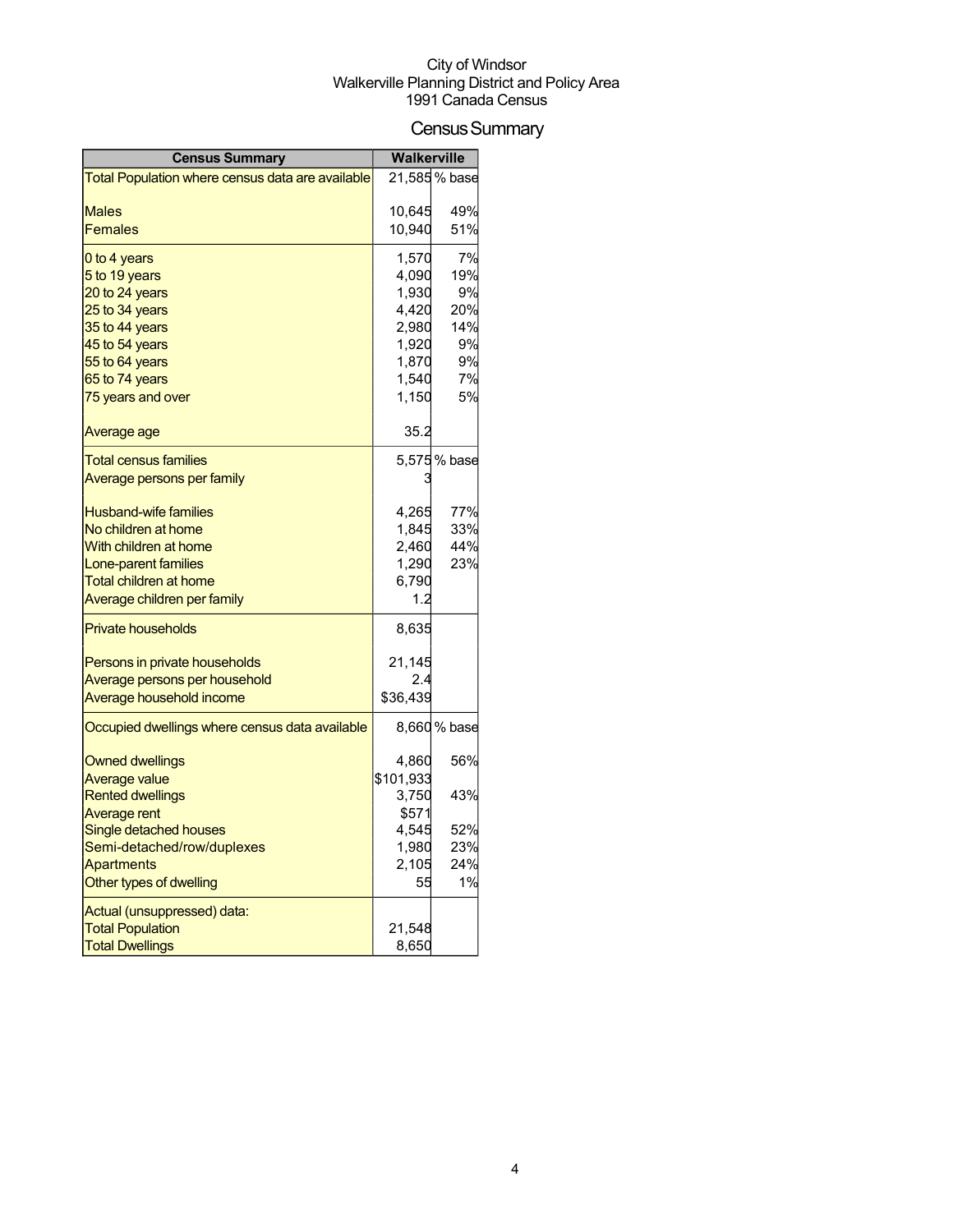## Population By Age

| <b>Population By Age</b>       | Walkerville |               |
|--------------------------------|-------------|---------------|
| <b>Total population</b>        |             | 21,585 % base |
| Average age of population      | 35.2        |               |
| By age:                        |             |               |
| 0 to 4 years                   | 1,570       | 7%            |
| 5 to 9 years                   | 1,345       | 6%            |
| 10 to 14 years                 | 1,320       | 6%            |
| 15 to 19 years                 | 1,425       | 7%            |
| 20 to 24 years                 | 1,930       | 9%            |
| 25 to 34 years                 | 4,420       | 20%           |
| 35 to 44 years                 | 2,980       | 14%           |
| 45 to 54 years                 | 1,920       | 9%            |
| 55 to 64 years                 | 1,870       | 9%            |
| 65 to 74 years                 | 1,540       | 7%            |
| 75 years and over              | 1,150       | 5%            |
| By age - detailed:             |             |               |
| 0 to 4 years                   | 1,570       | 7%            |
| 5 to 9 years                   | 1,345       | 6%            |
| 10 to 14 years                 | 1,320       | 6%            |
| 15 years                       | 280         | 1%            |
| 16 years                       | 260         | 1%            |
| 17 years                       | 270         | 1%            |
| 18 to 19 years                 | 615         | 3%            |
| 20 to 24 years                 | 1,930       | 9%            |
| 25 to 29 years                 | 2,460       | 11%           |
| 30 to 34 years                 | 1,960       | 9%            |
| 35 to 39 years                 | 1,635       | 8%            |
| 40 to 44 years                 | 1,345       | 6%            |
| 45 to 49 years                 | 1,020       | 5%            |
| 50 to 54 years                 | 900         | 4%            |
| 55 to 59 years                 | 920         | 4%            |
| 60 to 64 years                 | 950         | 4%            |
| 65 to 74 years                 | 1,540       | 7%            |
| 75 to 84 years                 | 905         | 4%            |
| 85 years and over              | 245         | 1%            |
| 18 years and over              | 16,450      | 76%           |
| Average age, 18 years and over | 43.5        |               |
| 65 years and over              | 2,690       | 12%           |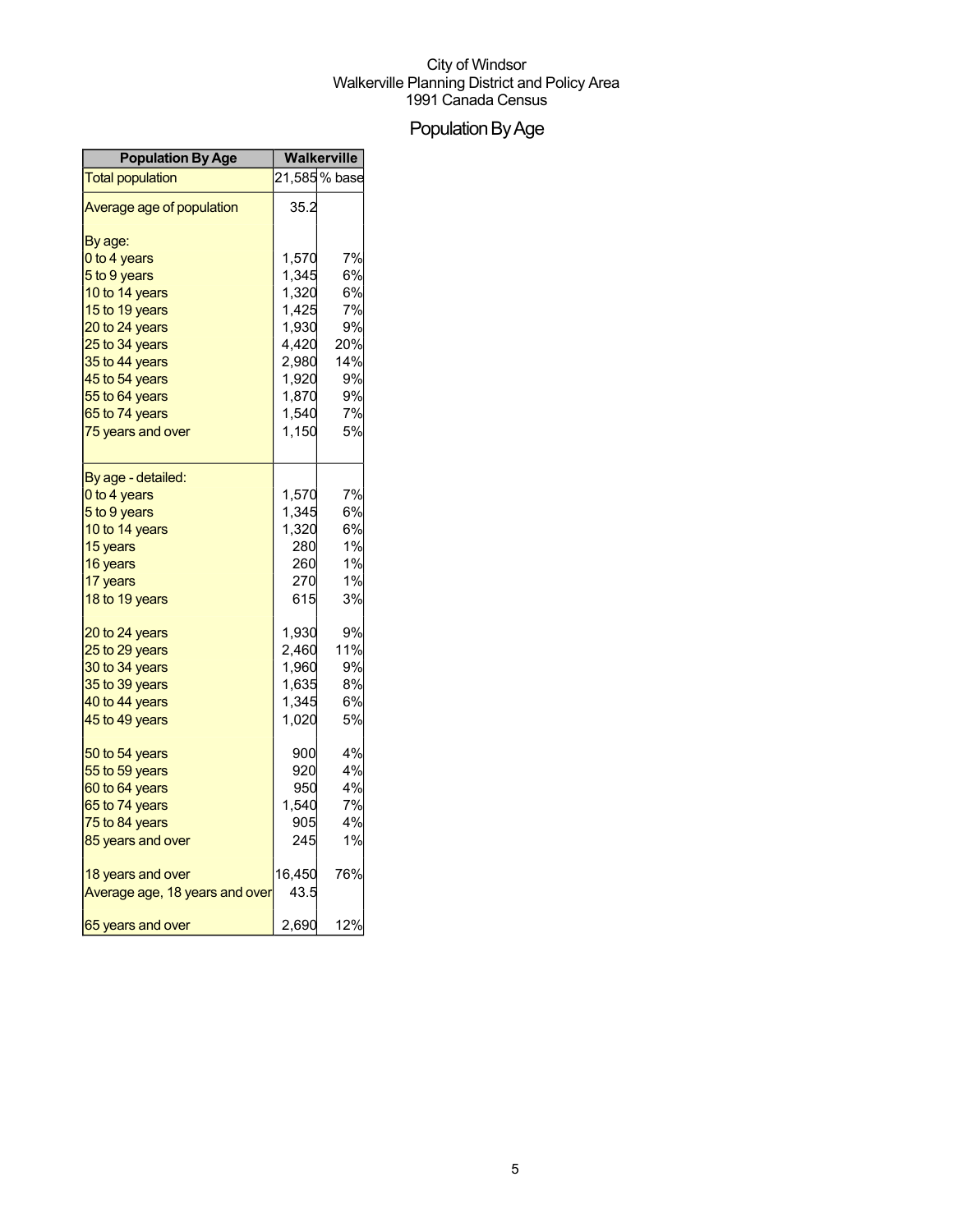## Male Population by age

| <b>Male Population by age</b>        | <b>Walkerville</b> |               |
|--------------------------------------|--------------------|---------------|
| <b>Total population</b>              |                    | 21,585 % base |
| <b>Male population</b>               | 10,645             | 49%           |
| Average age of males                 | 34                 |               |
| By age:                              |                    |               |
| 0 to 4 years                         | 815                | 4%            |
| 5 to 9 years                         | 675                | 3%            |
| 10 to 14 years                       | 705                | 3%            |
| 15 to 19 years                       | 695                | 3%            |
| 20 to 24 years                       | 970                | 4%            |
| 25 to 34 years                       | 2,260              | 10%           |
| 35 to 44 years                       | 1,475              | 7%            |
| 45 to 54 years                       | 955                | 4%            |
| 55 to 64 years                       | 895                | 4%            |
| 65 to 74 years                       | 695                | 3%            |
| 75 years and over                    | 435                | 2%            |
| By age - detailed:                   |                    |               |
| 0 to 4 years                         | 815                | 4%            |
| 5 to 9 years                         | 675                | 3%            |
| 10 to 14 years                       | 705                | 3%            |
| 15 years                             | 155                | 1%            |
| 16 years                             | 115                | 1%            |
| 17 years                             | 120                | 1%            |
| 18 to 19 years                       | 305                | 1%            |
| 20 to 24 years                       | 970                | 4%            |
| 25 to 29 years                       | 1,230              | 6%            |
| 30 to 34 years                       | 1,030              | <b>5%</b>     |
| 35 to 39 years                       | 785                | 4%            |
| 40 to 44 years                       | 690                | 3%            |
| 45 to 49 years                       | 515                | 2%            |
| 50 to 54 years                       | 440                | 2%            |
| 55 to 59 years                       | 450                | 2%            |
| 60 to 64 years                       | 445                | 2%            |
| 65 to 74 years                       | 695                | 3%            |
| 75 to 84 years                       | 350                | 2%            |
| 85 years and over                    | 85                 | 0%            |
| 18 years and over                    | 7,980              | 37%           |
| Average age, males 18 years and over | 42.5               |               |
| 65 years and over                    | 1,130              | 5%            |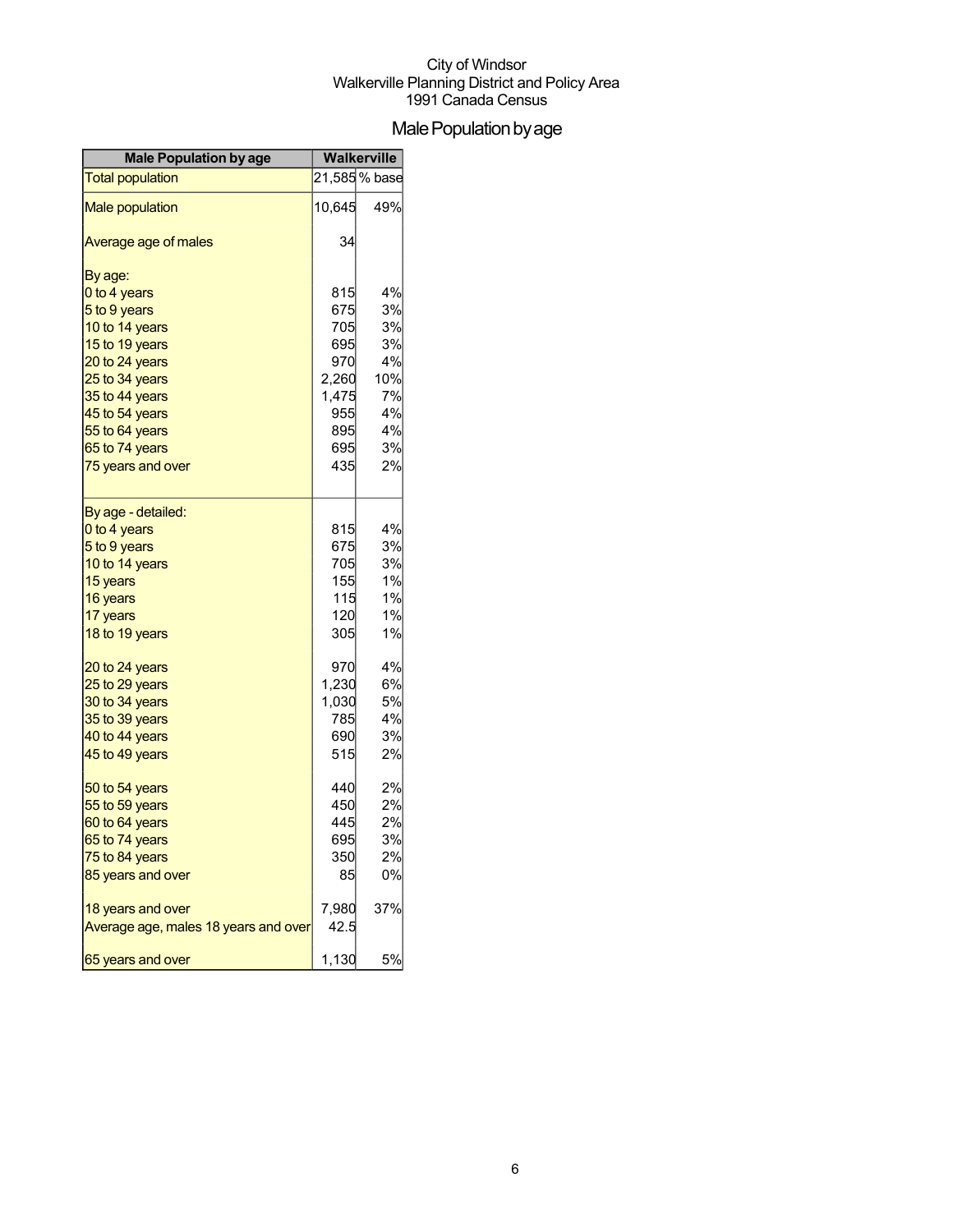## Female Population by age

| <b>Female Population by age</b>        | <b>Walkerville</b> |               |
|----------------------------------------|--------------------|---------------|
| <b>Total population</b>                |                    | 21,585 % base |
| <b>Female population</b>               | 10,940             | 51%           |
| Average age of females                 | 36.3               |               |
| By age:                                |                    |               |
| 0 to 4 years                           | 755                | 3%            |
| 5 to 9 years                           | 670                | 3%            |
| 10 to 14 years                         | 615                | 3%            |
| 15 to 19 years                         | 730                | 3%            |
| 20 to 24 years                         | 960                | 4%            |
| 25 to 34 years                         | 2,160              | 10%           |
| 35 to 44 years                         | 1,505              | 7%            |
| 45 to 54 years                         | 965                | 4%            |
| 55 to 64 years                         | 975                | 5%            |
| 65 to 74 years                         | 845                | 4%            |
| 75 years and over                      | 715                | 3%            |
| By age - detailed:                     |                    |               |
| 0 to 4 years                           | 755                | 3%            |
| 5 to 9 years                           | 670                | 3%            |
| 10 to 14 years                         | 615                | 3%            |
| 15 years                               | 125                | 1%            |
| 16 years                               | 145                | 1%            |
| 17 years                               | 150                | 1%            |
| 18 to 19 years                         | 310                | 1%            |
| 20 to 24 years                         | 960                | 4%            |
| 25 to 29 years                         | 1,230              | 6%            |
| 30 to 34 years                         | 930                | 4%            |
| 35 to 39 years                         | 850                | 4%            |
| 40 to 44 years                         | 655                | 3%            |
| 45 to 49 years                         | 505                | 2%            |
| 50 to 54 years                         | 460                | 2%            |
| 55 to 59 years                         | 470                | 2%            |
| 60 to 64 years                         | 505                | 2%            |
| 65 to 74 years                         | 845                | 4%            |
| 75 to 84 years                         | 555                | 3%            |
| 85 years and over                      | 160                | 1%            |
| 18 years and over                      | 8,470              | 39%           |
| Average age, females 18 years and over | 44.4               |               |
| 65 years and over                      | 1,560              | 7%            |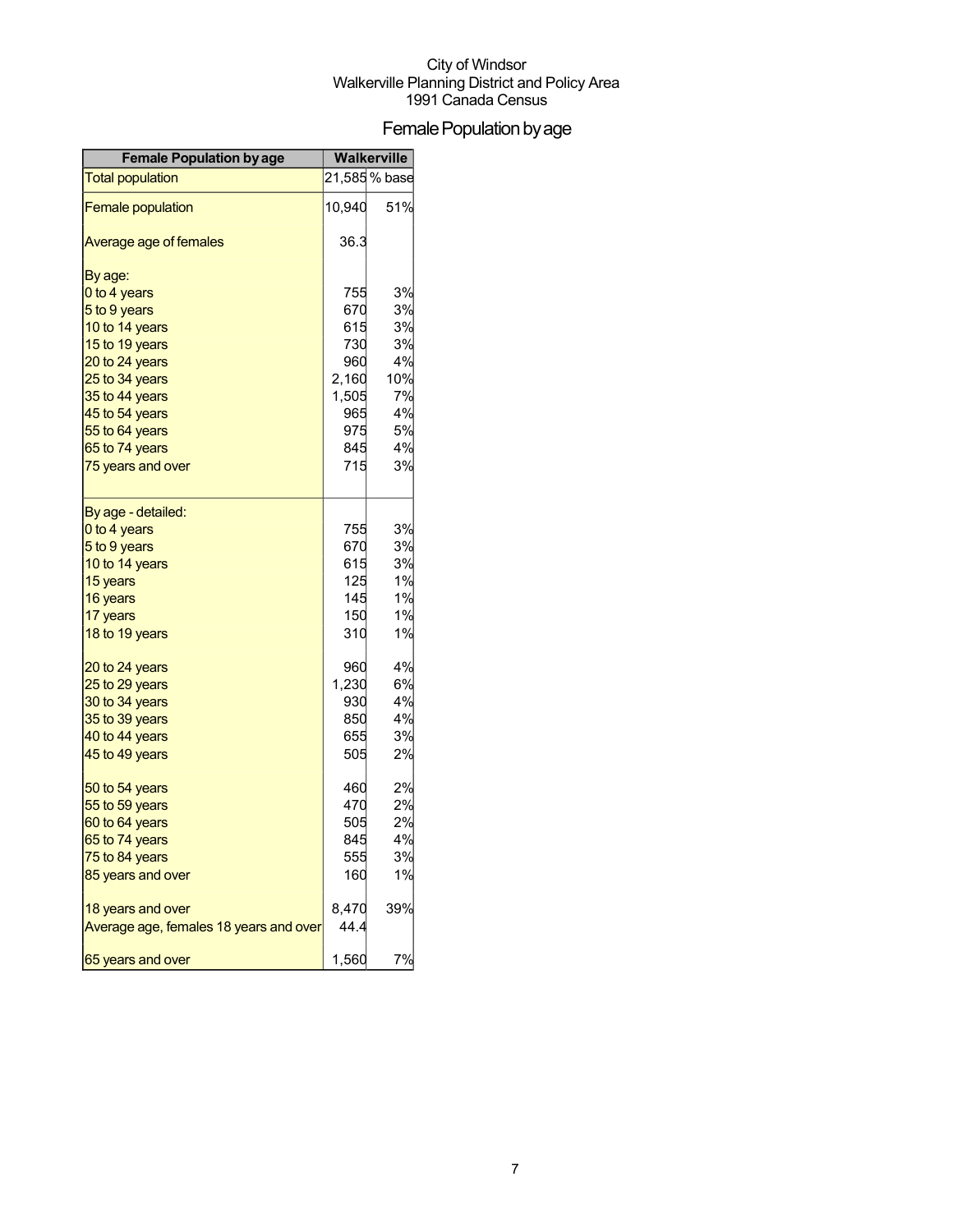## Family Structure and Children

| <b>Family Structure and Children Walkerville</b> |       |              |
|--------------------------------------------------|-------|--------------|
| <b>Total census families</b>                     |       | 5,575 % base |
| By family structure:                             |       |              |
| <b>Total husband-wife families</b>               | 4,265 | 77%          |
| With no children at home                         | 1,845 | 33%          |
| With children at home                            | 2,460 | 44%          |
| 1 child                                          | 965   | 17%          |
| 2 children                                       | 910   | 16%          |
| 3 or more children                               | 585   | 10%          |
|                                                  |       |              |
| Families - now-married couples                   | 3,815 | 68%          |
| With no children at home                         | 1,540 | 28%          |
| With children at home                            | 2,295 | 41%          |
| 1 child                                          | 895   | 16%          |
| 2 children                                       | 855   | 15%          |
| 3 or more children                               | 560   | 10%          |
|                                                  |       |              |
| Families - common-law couples                    | 450   | 8%           |
| With no children at home                         | 305   | 5%           |
| With children at home                            | 165   | 3%           |
| 1 child                                          | 70    | 1%           |
| 2 children                                       | 55    | 1%           |
| 3 or more children                               | 25    | 0%           |
| Lone-parent families                             | 1,290 | 23%          |
| Lone male parent                                 | 170   | 3%           |
| 1 child at home                                  | 115   | 2%           |
|                                                  |       |              |
| 2 children at home                               | 30    | 1%           |
| 3 or more children at home                       | 30    | 1%           |
| Lone female parent                               | 1,140 | 20%          |
| 1 child at home                                  | 670   | 12%          |
| 2 children at home                               | 315   | 6%           |
| 3 or more children at home                       | 160   | 3%           |
|                                                  |       |              |
| <b>Total children at home</b>                    |       | 6,790 % base |
|                                                  |       |              |
| By age of children:                              |       |              |
| $0 - 5$ years                                    | 1,805 | 27%          |
| $6 - 14$ years                                   | 2,290 | 34%          |
| 15 - 17 years                                    | 755   | 11%          |
| 18 - 24 years                                    | 1,255 | 18%          |
| 25 years and over                                | 690   | 10%          |
| Average children per family                      | 1.2   |              |
|                                                  |       |              |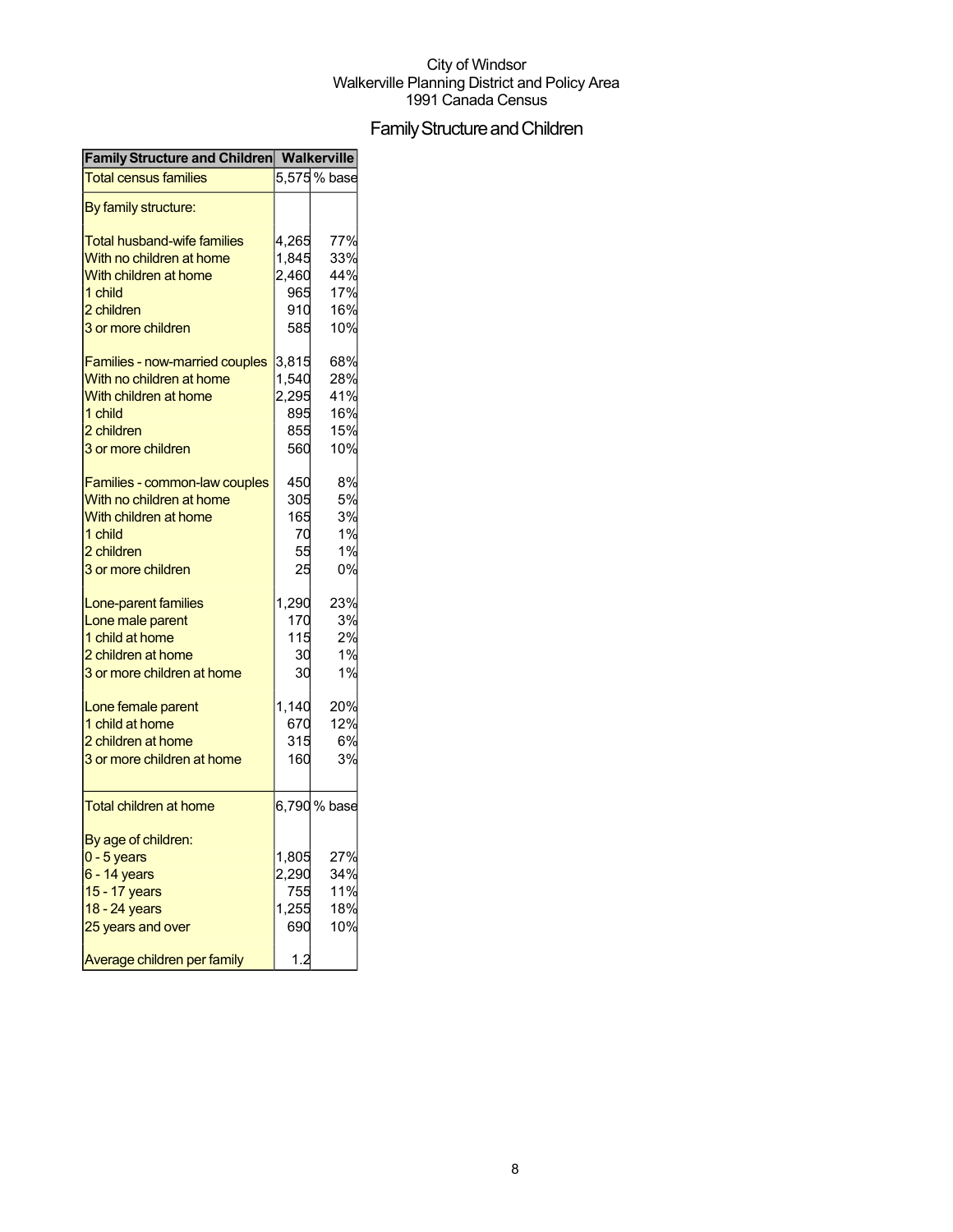## Households and Marital Status

| <b>Households and Marital Status</b>                     |        | <b>Walkerville</b> |
|----------------------------------------------------------|--------|--------------------|
| <b>Private households</b>                                |        | 8,635 % base       |
|                                                          |        |                    |
| By size of household:                                    |        |                    |
| 1 person                                                 | 2,545  | 29%                |
| 2 persons                                                | 2,795  | 32%                |
| 3 persons                                                | 1,430  | 17%                |
| 4 - 5 persons                                            | 1,595  | 18%                |
| 6 or more persons                                        | 285    | 3%                 |
|                                                          |        |                    |
| By number of census families:                            |        |                    |
| Non-family households                                    | 3,135  | 36%                |
| <b>Family households</b>                                 | 5,525  | 64%                |
| 1 census family                                          | 5,445  | 63%                |
| 2 or more census families                                | 80     | 1%                 |
| Persons in private households                            | 21,145 |                    |
| Average persons per household                            | 2.4    |                    |
| Census families in private                               |        | 5,575 % base       |
| households                                               |        |                    |
|                                                          |        |                    |
| By size of census family:                                |        |                    |
| 2 persons                                                | 2,600  | 47%                |
| 3 persons                                                | 1,345  | 24%                |
| 4 persons                                                | 1,015  | 18%                |
| 5 or more persons                                        | 645    | 12%                |
| <b>Total population</b>                                  |        | 21,585 % base      |
| By marital status, for persons 15 years of age and over: |        |                    |
| Single (never married)                                   | 5,955  | 28%                |
| <b>Married</b>                                           | 7,935  | 37%                |
| Widowed                                                  | 1,320  | 6%                 |
| <b>Divorced</b>                                          | 1,445  | 7%                 |
| Separated                                                | 650    | 3%                 |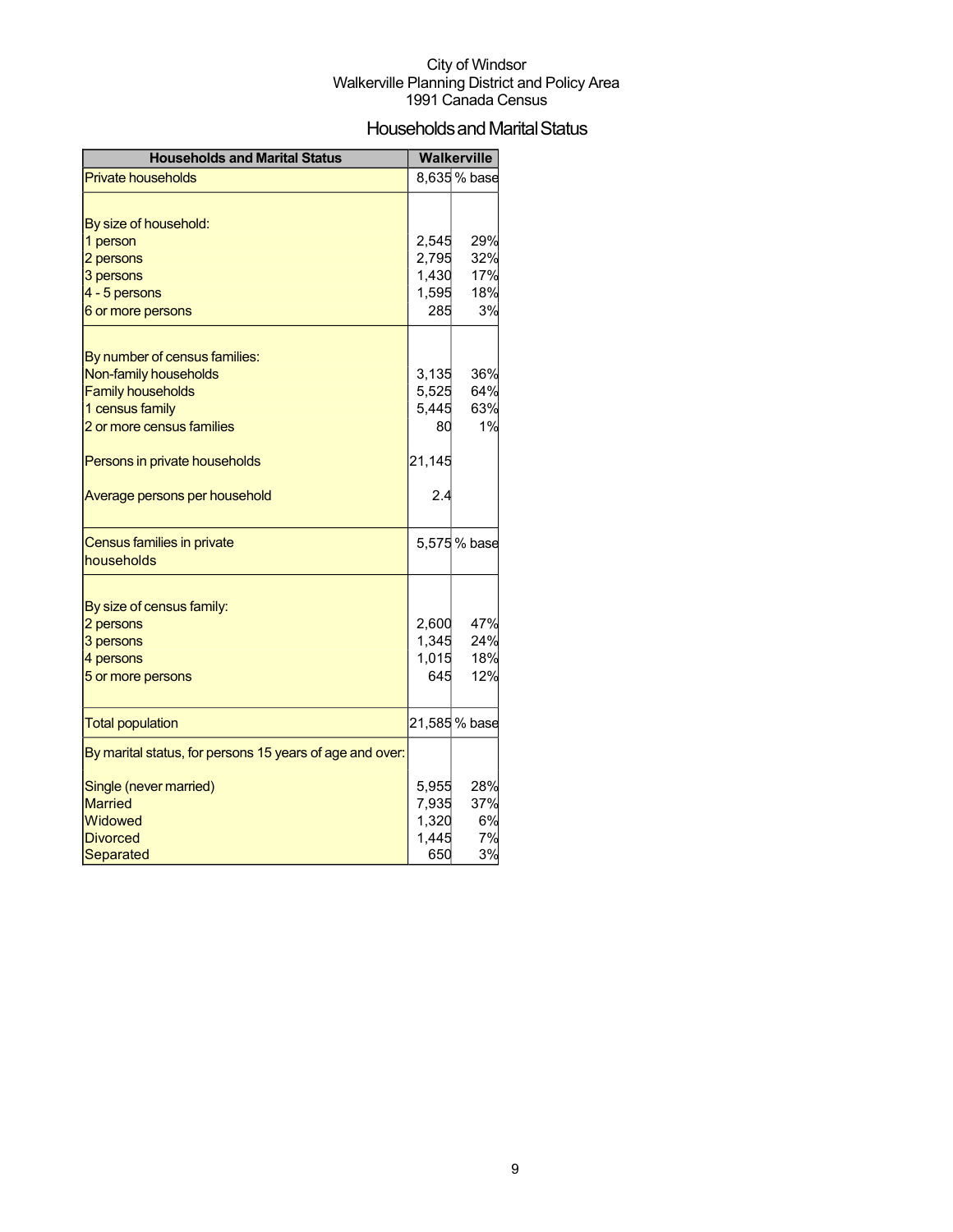## Family Status and Family Size

| <b>Family Status and Family Size</b>  | Walkerville |               |
|---------------------------------------|-------------|---------------|
| Persons in private households         |             | 21,175 % base |
| By living arrangements:               |             |               |
| Number of non-family persons          | 4,515       | 21%           |
| <b>Living with relatives</b>          | 865         | 4%            |
| Living with non-relatives only        | 1,105       | 5%            |
| <b>Living alone</b>                   | 2,545       | 12%           |
| Number of family persons              | 16,670      | 79%           |
| Average persons per family            |             |               |
| Persons 65+ years in househlds        |             | 2,710 % base  |
|                                       |             |               |
| By living arrangements:               |             |               |
| Number of non-family persons          | 1,170       | 43%           |
| <b>Living with relatives</b>          | 230         | 8%            |
| Living with non-relatives only        | 80          | 3%            |
| Living alone                          | 845         | 31%           |
| Number of family persons              | 1,565       | 58%           |
| <b>Economic families in househlds</b> |             | 5,725 % base  |
| By size of economic family:           |             |               |
| 2 persons                             | 2,605       | 46%           |
| 3 persons                             | 1,325       | 23%           |
| 4 persons                             | 1,085       | 19%           |
| 5 or more persons                     | 735         | 13%           |
| Persons in economic families          | 17,545      |               |
| Average persons per economic family   | 3.1         |               |
| <b>Total unattached individuals</b>   | 3,635       |               |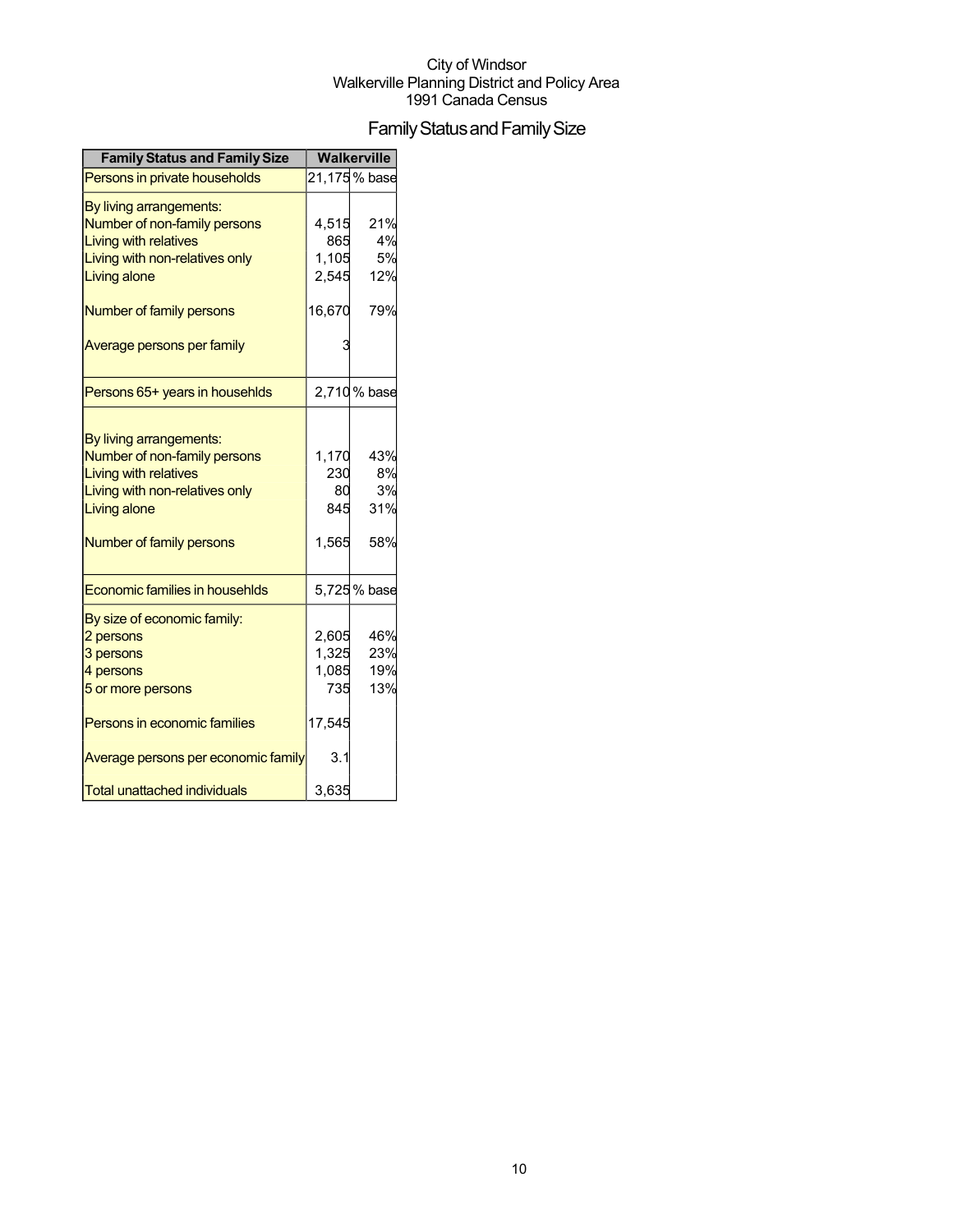## Dwellings

| <b>Dwellings</b>               | Walkerville |              |
|--------------------------------|-------------|--------------|
| <b>Occupied dwellings</b>      |             | 8,660 % base |
| By tenure:                     |             |              |
| Rented                         | 3,750       | 43%          |
| Owned                          | 4,860       | 56%          |
| <b>Band housing</b>            |             | 0%           |
| By dwelling type:              |             |              |
| Single-detached house          | 4,545       | 52%          |
| Semi-detached house            | 485         | 6%           |
| <b>Row house</b>               | 275         | 3%           |
| Apartment, detached duplex     | 1,220       | 14%          |
| Apartment less than 5 storey   | 1,620       | 19%          |
| Apartment 5 or more storeys    | 485         | 6%           |
| Other single attached house    | 55          | 1%           |
| <b>Movable dwelling</b>        |             | 0%           |
| Average rooms per dwelling     |             |              |
| Average bedrooms per dwelling  | 2.5         |              |
| Average persons per room       | 0.4         |              |
| By period of construction      |             |              |
| Before 1946                    | 5,990       | 69%          |
| 1946 - 1960                    | 1,400       | 16%          |
| 1961 - 1970                    | 490         | 6%           |
| 1971 - 1980                    | 440         | 5%           |
| 1981 - 1985                    | 100         | 1%           |
| 1986 - 1991                    | 175         | 2%           |
| Condition of dwelling:         |             |              |
| Regular maintenance            | 5,385       | 62%          |
| Minor repairs needed           | 2,045       | 24%          |
| Major repairs needed           | 1,130       | 13%          |
| Owner one-family households    |             | 3,000 % base |
| Average value of dwellings     | \$101,933   |              |
| Owner expenses:                |             |              |
| Average major monthly payments | \$555       |              |
| Payments > 30% of income       | 445         | 15%          |
| Tenant one-family households   |             | 1,835 % base |
| Tenant expenses:               |             |              |
| Average gross monthly rent     | \$571       |              |
| Rent > 30% of income           | 830         | 45%          |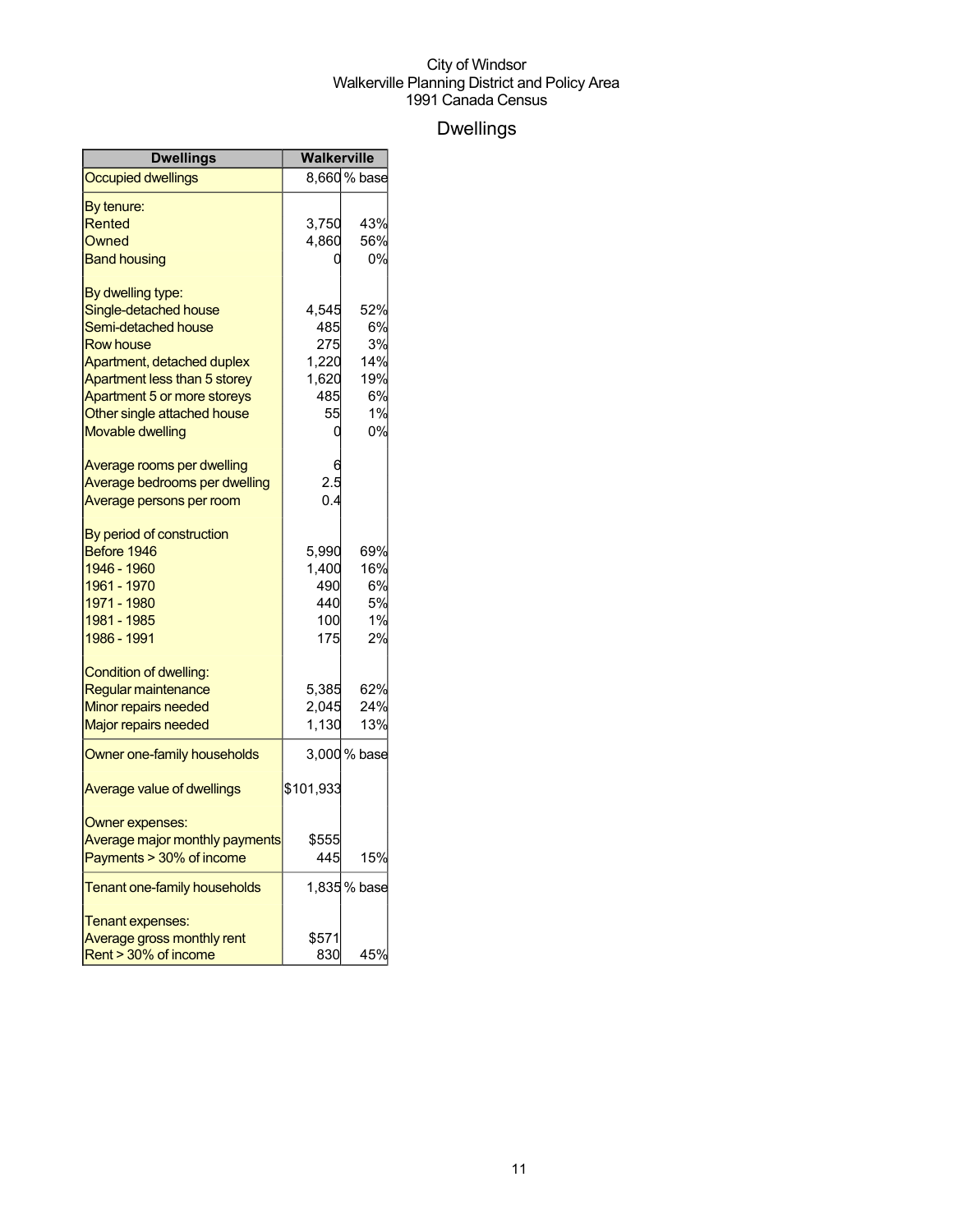## Language-Mothertongue

| Language - Mother tongue            | Walkerville |               |
|-------------------------------------|-------------|---------------|
| <b>Total responses</b>              |             | 21,595 % base |
|                                     |             |               |
| <b>Total single responses</b>       | 20,295      | 94%           |
| <b>Total official languages</b>     | 14,670      | 68%           |
| <b>English</b>                      | 13,910      | 64%           |
| French                              | 760         | 4%            |
| <b>Total non-official languages</b> | 5,620       | 26%           |
| <b>Arabic</b>                       | 925         | 4%            |
| <b>Bulgarian</b>                    | 0           | 0%            |
| <b>Chinese</b>                      | 90          | 0%            |
| Dutch                               | 20          | 0%            |
| <b>Finnish</b>                      | 10          | 0%            |
| German                              | 200         | 1%            |
| Greek                               | 125         | 1%            |
| Hungarian                           | 215         | 1%            |
| Italian                             | 2,140       | 10%           |
| <b>Polish</b>                       | 465         | 2%            |
| Portuguese                          | 60          | 0%            |
| Punjabi                             | 10          | 0%            |
| <b>Russian</b>                      | 10          | 0%            |
| <b>Spanish</b>                      | 235         | 1%            |
| Tagalog (Pilipino)                  | 25          | 0%            |
| <b>Ukrainian</b>                    | 155         | 1%            |
| Vietnamese                          | 125         | 1%            |
| Major aboriginal languages          | 0           | 0%            |
| Languages other than above          | 790         | 4%            |
| <b>Total multiple responses</b>     | 1,300       | 6%            |
| <b>English and French</b>           | 250         | 1%            |
| English and non-official language   | 905         | 4%            |
| French and non-official language    | 40          | 0%            |
| English, French and other language  | 45          | 0%            |
| Non-official languages              | 60          | 0%            |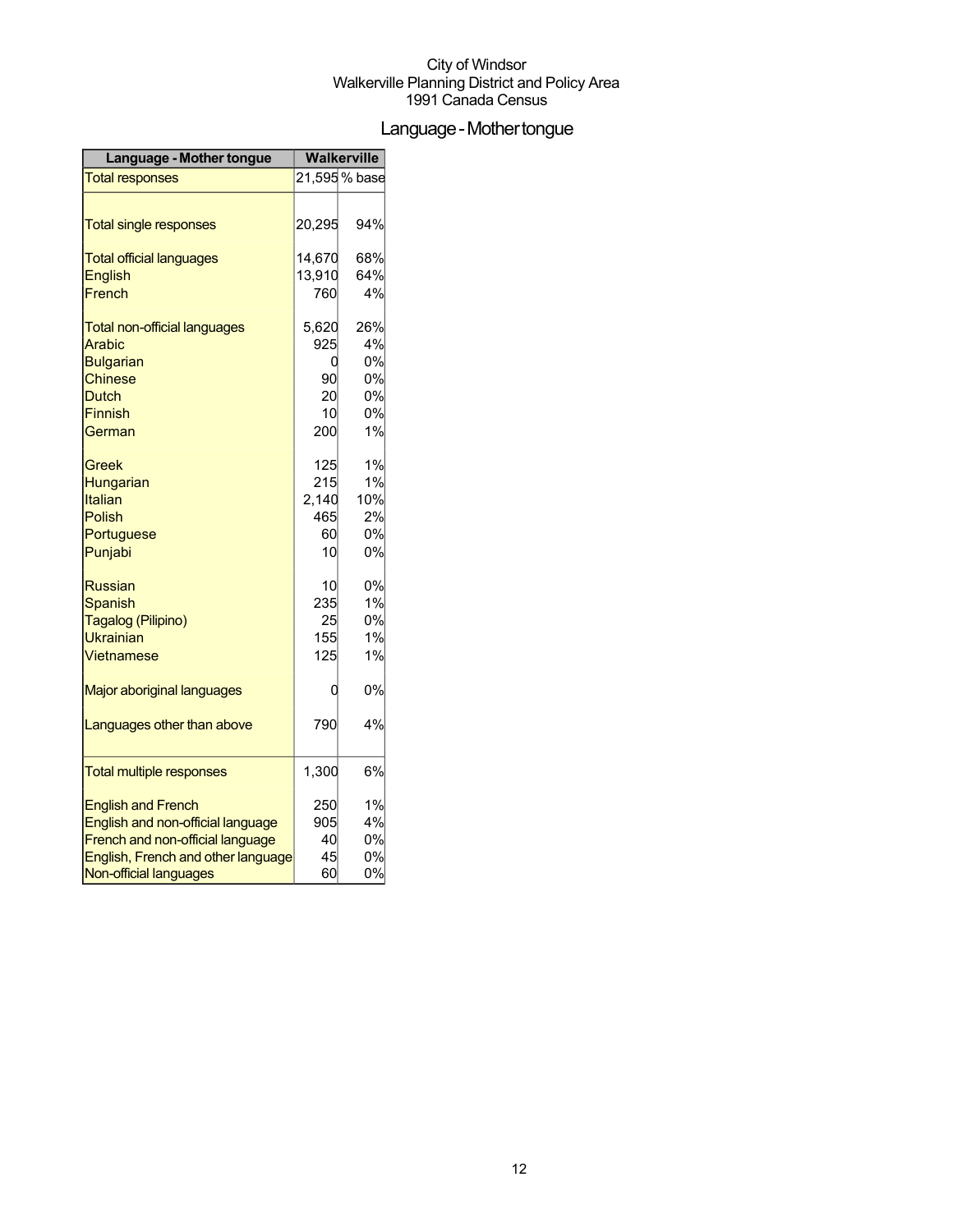## Language-Homelanguage

| Language - Home language            | Walkerville |               |
|-------------------------------------|-------------|---------------|
| <b>Total responses</b>              |             | 21,355 % base |
| <b>Total single responses</b>       | 20,615      | 97%           |
| <b>Total official languages</b>     | 16,705      | 78%           |
| <b>English</b>                      | 16,395      | 77%           |
| French                              | 310         | 1%            |
| <b>Total non-official languages</b> | 3,880       | 18%           |
| <b>Arabic</b>                       | 790         | 4%            |
| Armenian                            | C           | 0%            |
| <b>Chinese</b>                      | 95          | 0%            |
| <b>Creoles</b>                      |             | 0%            |
| Croatian                            | 10          | 0%            |
| <b>Dutch</b>                        | C           | 0%            |
| German                              | 50          | 0%            |
| Greek                               | 95          | 0%            |
| Gujarati                            |             | 0%            |
| Hungarian                           | 135         | 1%            |
| <b>Hindi</b>                        |             | 0%            |
| Italian                             | 1,300       | 6%            |
| Japanese                            |             | 0%            |
| Khmer (Cambodian)                   | 50          | 0%            |
| Korean                              |             | 0%            |
| Portuguese                          | 15          | 0%            |
| Persian (Farsi)                     | 10          | 0%            |
| <b>Polish</b>                       | 400         | 2%            |
| Punjabi                             | 50          | 0%            |
| Romanian                            | 50          | 0%            |
| <b>Russian</b>                      |             | 0%            |
| Spanish                             | 21C         | 1%            |
| Tagalog (Pilipino)                  | 10          | 0%            |
| Tamil                               | C           | 0%            |
| Ukrainian                           | 80          | 0%            |
| Urdu                                | 50          | 0%            |
| <b>Vietnamese</b>                   | 135         | 1%            |
| Major aboriginal languages          |             | 0%            |
| Languages other than above          | 290         | 1%            |
| <b>Total multiple responses</b>     | 740         | 3%            |
|                                     |             |               |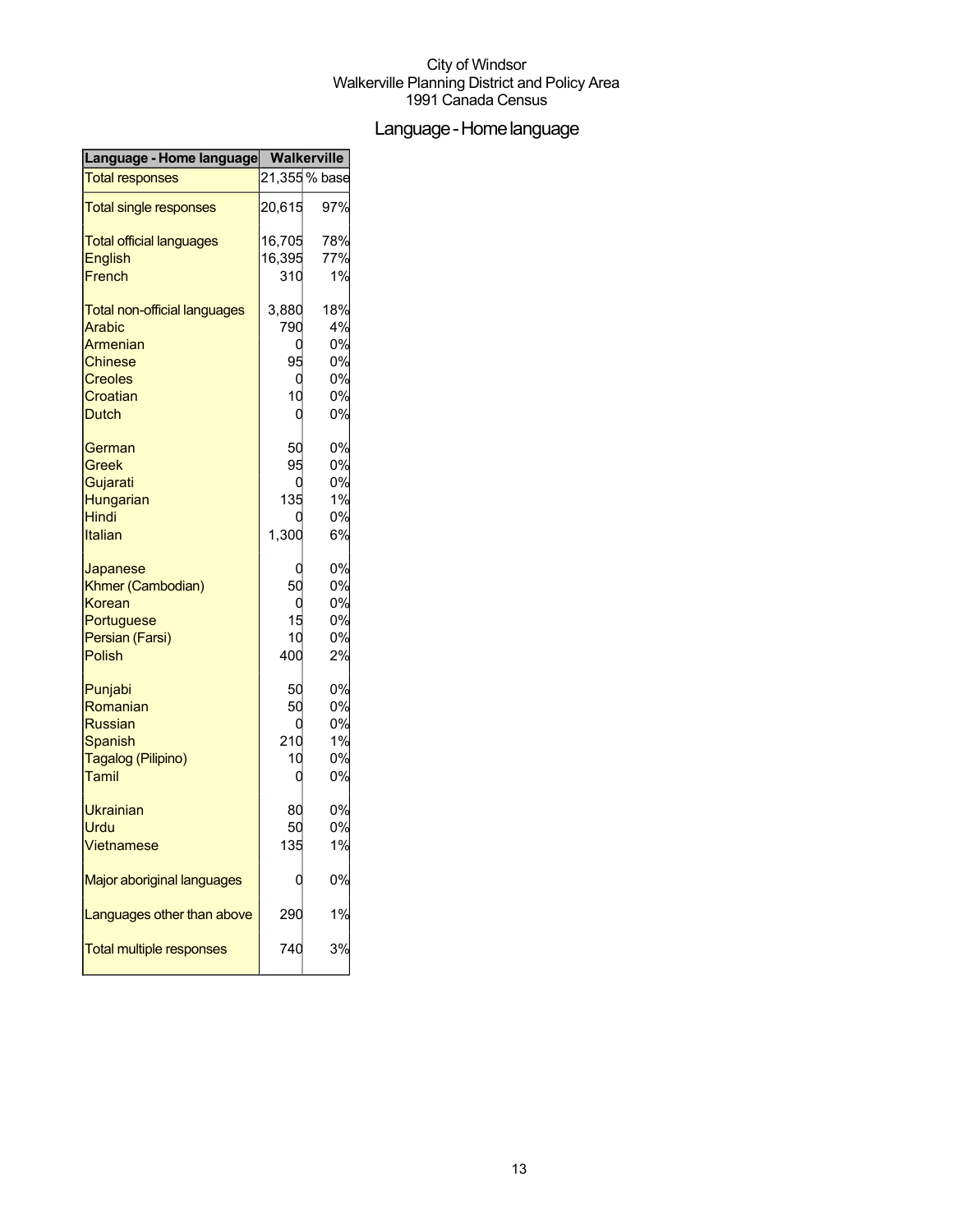## Language - Knowledge of

| Language - Knowledge of Walkerville |        |               |
|-------------------------------------|--------|---------------|
| <b>Total population</b>             |        | 21,585 % base |
| <b>Official languages:</b>          |        |               |
| <b>English only</b>                 | 18,860 | 87%           |
| <b>French only</b>                  | 70     | 0%            |
| <b>Both English and French</b>      | 1,750  | 8%            |
| <b>Neither English nor French</b>   | 710    | 3%            |
| Non-official languages:             |        |               |
| Armenian                            | 10     | 0%            |
| Arabic                              | 1,275  | 6%            |
| <b>Chinese</b>                      | 160    | 1%            |
| Cree                                | 0      | 0%            |
| <b>Creoles</b>                      |        | 0%            |
| Croatian                            | 35     | 0%            |
| <b>Dutch</b>                        | 30     | 0%            |
| <b>Finnish</b>                      | 30     | 0%            |
| German                              | 335    | 2%            |
| Greek                               | 300    | 1%            |
| Gujarati                            | C      | 0%            |
| <b>Hebrew</b>                       | 10     | 0%            |
| Hindi                               | 45     | 0%            |
| Hungarian                           | 340    | 2%            |
| <b>Italian</b>                      | 2,795  | 13%           |
| Japanese                            | 10     | 0%            |
| Korean                              | 10     | 0%            |
| Persian (Farsi)                     | 20     | 0%            |
| <b>Polish</b>                       | 625    | 3%            |
| Portuguese                          | 120    | 1%            |
| Punjabi                             | 45     | 0%            |
| Romanian                            | 190    | 1%            |
| <b>Russian</b>                      | 125    | 1%            |
| Spanish                             | 375    | 2%            |
| Tagalog (Pilipino)                  | 30     | 0%            |
| Tamil                               | C      | 0%            |
| Ukrainian                           | 230    | 1%            |
| Urdu                                | 55     | 0%            |
| Vietnamese                          | 280    | 1%            |
| Yiddish                             | 20     | 0%            |
|                                     |        |               |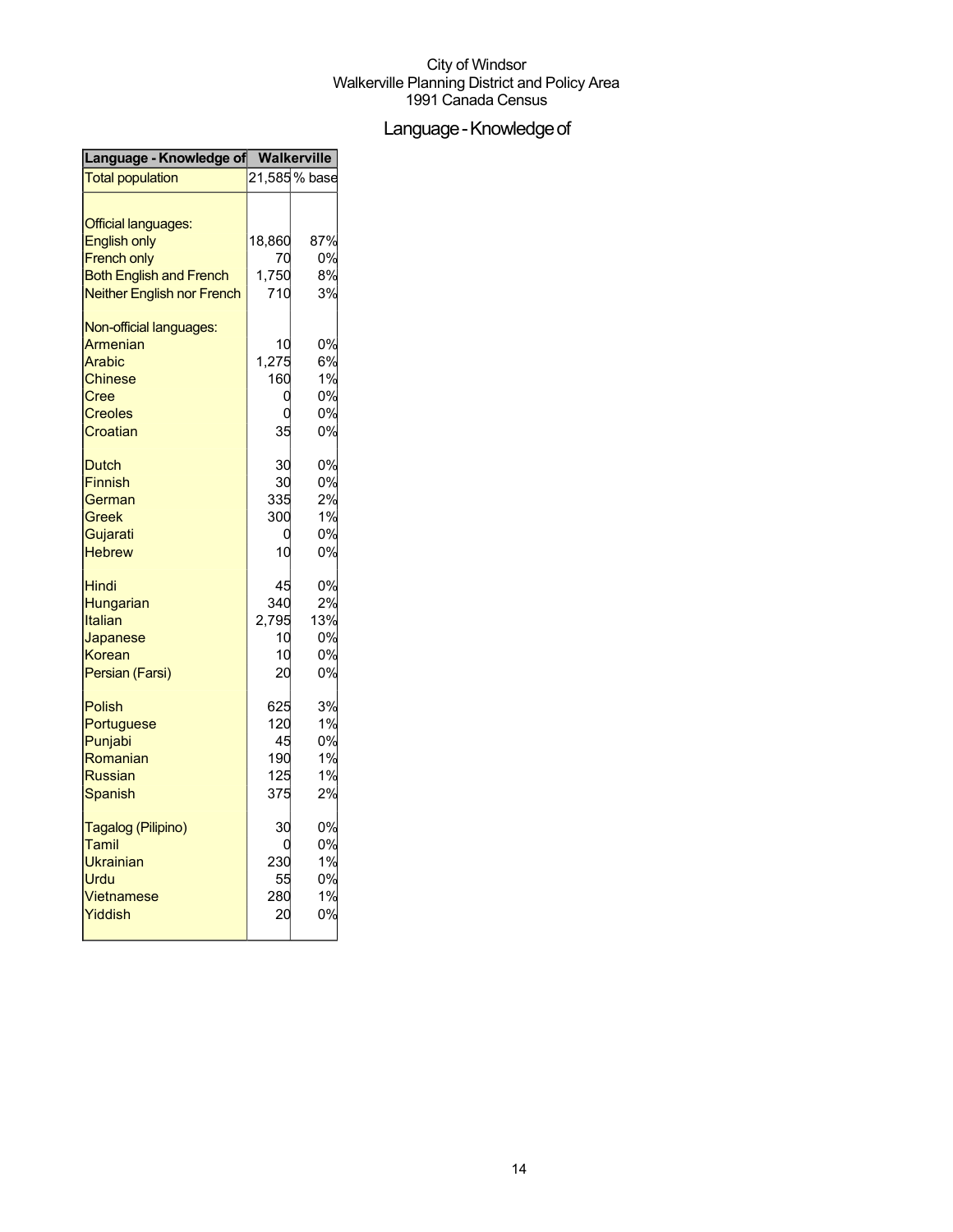## Religion

| <b>Religion</b>             | Walkerville |               |
|-----------------------------|-------------|---------------|
| <b>Total population</b>     |             | 21,585 % base |
|                             |             |               |
| Catholic                    | 11,205      | 52%           |
| <b>Roman Catholic</b>       | 11,070      | 51%           |
| <b>Ukrainian Catholic</b>   | 130         | 1%            |
| Protestant                  | 5,995       | 28%           |
| <b>United Church</b>        | 1,200       | 6%            |
| Anglican                    | 1,510       | 7%            |
| <b>Baptist</b>              | 565         | 3%            |
| Presbyterian                | 305         | 1%            |
| Lutheran                    | 265         | 1%            |
| Pentecostal                 | 325         | 2%            |
| <b>Mennonite</b>            | 10          | 0%            |
| <b>Jehovah's Witnesses</b>  | 150         | 1%            |
| <b>Reformed Bodies</b>      | 30          | 0%            |
| <b>Salvation Army</b>       | 55          | 0%            |
| Latter-day Saints (Mormons) | 10          | 0%            |
| <b>Other Protestant</b>     | 1,435       | 7%            |
| <b>Other Religions</b>      | 2,290       | 11%           |
| <b>Eastern Orthodox</b>     | 895         | 4%            |
| Jewish                      | 95          | 0%            |
| Islam                       | 1,015       | 5%            |
| <b>Buddhist</b>             | 160         | 1%            |
| <b>Hindu</b>                | 60          | 0%            |
| <b>Sikh</b>                 | 10          | 0%            |
| Other                       | 80          | 0%            |
| No religious affiliation    | 1,875       | 9%            |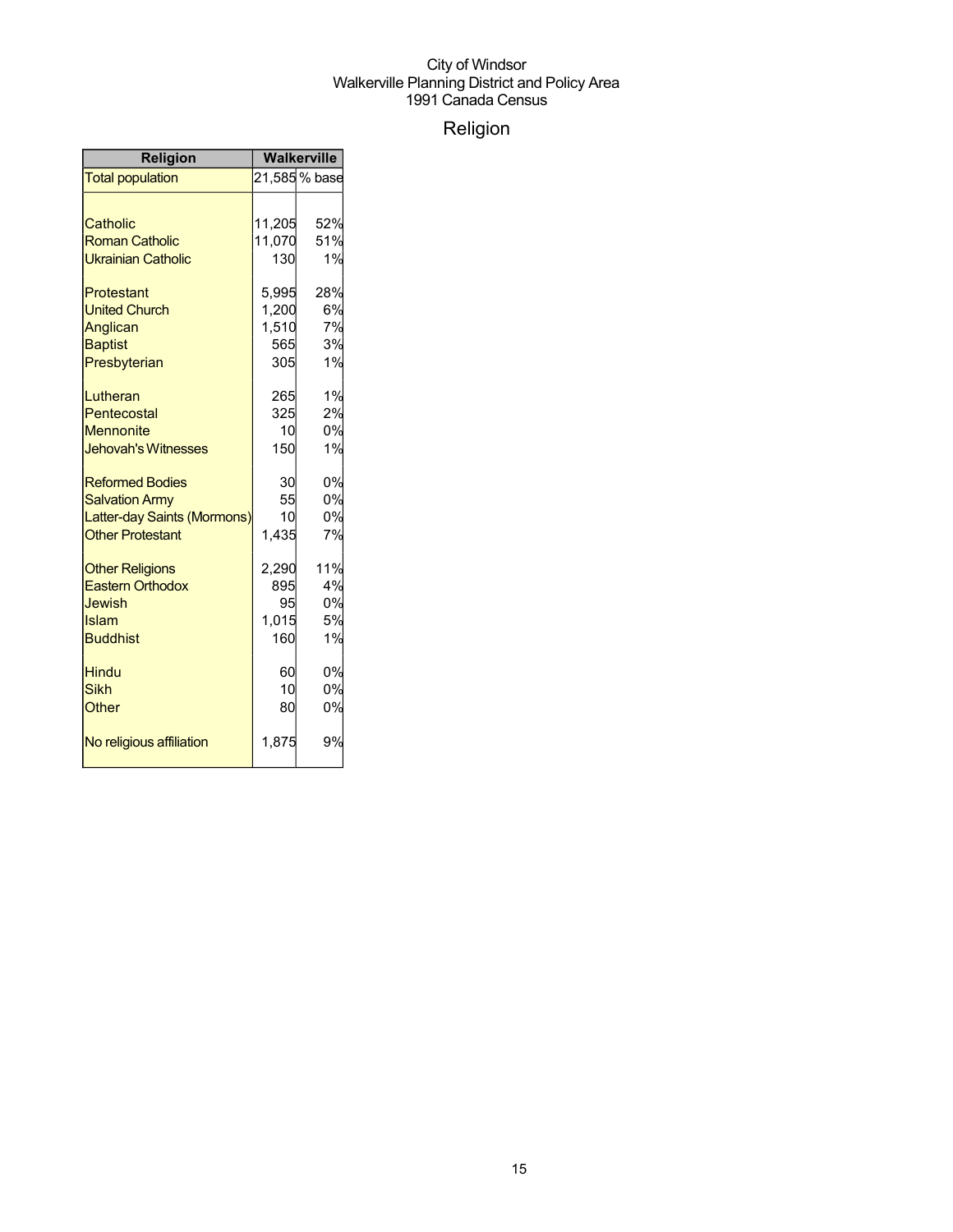## EthnicOrigin

| <b>Ethnic Origin</b>                                                      | Walkerville                     |                                   |
|---------------------------------------------------------------------------|---------------------------------|-----------------------------------|
| <b>Total population</b>                                                   |                                 | 21,585 % base                     |
| <b>Total single origins</b>                                               | 14,480                          | 67%                               |
| <b>Aboriginal origins</b>                                                 | 30                              | 0%                                |
| <b>Black origins</b>                                                      | 300                             | 1%                                |
| <b>British</b>                                                            | 3,735                           | 17%                               |
| English                                                                   | 2,715                           | 13%                               |
| Scottish                                                                  | 560                             | 3%                                |
| Irish                                                                     | 420                             | 2%                                |
| <b>Other British</b>                                                      | 10                              | 0%                                |
| Canadian                                                                  | 135                             | 1%                                |
| Chinese                                                                   | 170                             | 1%                                |
| Croatian                                                                  | 20                              | 0%                                |
| Danish                                                                    | 20                              | 0%                                |
| Dutch (Netherlands)                                                       | 60                              | 0%                                |
| East Indian, n.i.e.                                                       | 75                              | 0%                                |
| Filipino                                                                  | 30                              | 0%                                |
| Finnish                                                                   | 50                              | 0%                                |
| French                                                                    | 1,835                           | 9%                                |
| German                                                                    | 340                             | 2%                                |
| Greek                                                                     | 270                             | 1%                                |
| Hungarian (Magyar)<br>Italian<br>Japanese<br>Jewish<br>Korean<br>Lebanese | 355<br>2,940<br>60<br>10<br>910 | 2%<br>14%<br>0%<br>0%<br>0%<br>4% |
| Norwegian                                                                 | 10                              | 0%                                |
| Polish                                                                    | 730                             | 3%                                |
| Portuguese                                                                | 65                              | 0%                                |
| Spanish                                                                   | 90                              | 0%                                |
| Swedish                                                                   | C                               | 0%                                |
| Ukrainian                                                                 | 340                             | 2%                                |
| <b>Vietnamese</b>                                                         | 175                             | 1%                                |
| Yugoslav, n.i.e.                                                          | 195                             | 1%                                |
| Other single origins                                                      | 1,445                           | 7%                                |
| <b>Total multiple origins</b>                                             | 6,895                           | 32%                               |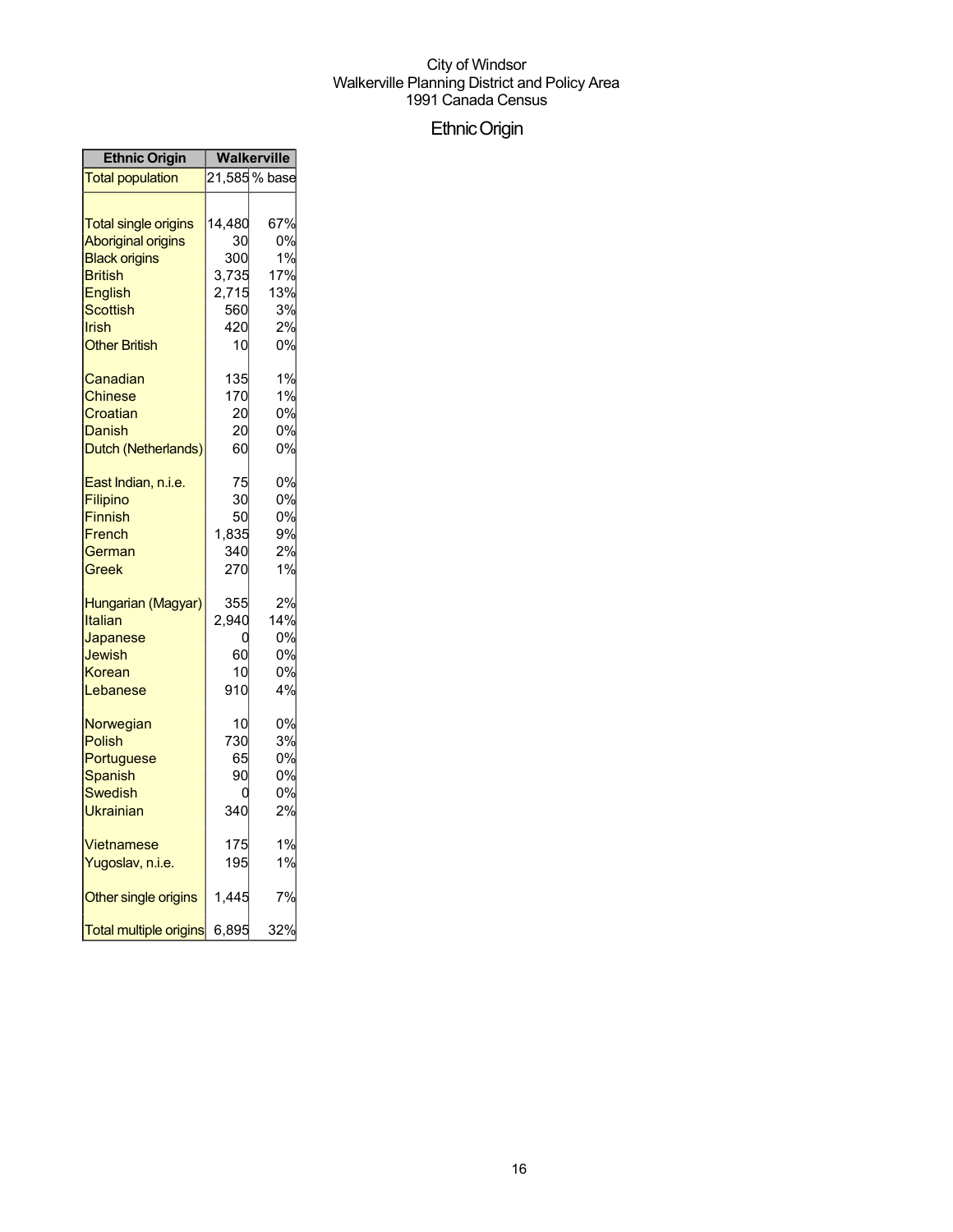## Citizenship and Immigration

| Citizenship and Immigration         | <b>Walkerville</b> |               |
|-------------------------------------|--------------------|---------------|
| <b>Total population</b>             |                    | 21,585 % base |
|                                     |                    |               |
| <b>Canadian citizens</b>            | 19,130             | 89%           |
| <b>Citizens other than Canadian</b> | 2,230              | 10%           |
|                                     |                    |               |
| Immigration:                        |                    |               |
| Non-immigrant population            | 14,680             | 68%           |
| Born in province of residence       | 13,315             | 62%           |
| Immigrant population                | 6,345              | 29%           |
| <b>United States of America</b>     | 605                | 3%            |
| <b>Central and South America</b>    | 205                | 1%            |
| Caribbean and Bermuda               | 100                | 0%            |
| <b>United Kingdom</b>               | 460                | 2%            |
| <b>Other Europe</b>                 | 3,595              | 17%           |
| Africa                              | 20                 | 0%            |
| India                               | 40                 | 0%            |
| <b>Other Asia</b>                   | 1,300              | 6%            |
| Oceania & Other                     | 10                 | 0%            |
| Non-permanent residents             | 400                | 2%            |
| <b>Total immigrant population</b>   |                    | 6,295 % base  |
| Period of immigration:              |                    |               |
| Before 1961                         | 2,040              | 32%           |
| 1961-1970                           | 1,425              | 23%           |
| 1971-1980                           | 1,065              | 17%           |
| 1981-1991                           | 1,720              | 27%           |
| 1981-1987                           | 915                | 15%           |
| 1988-1991                           | 820                | 13%           |
| Age at immigration:                 |                    |               |
| $0 - 4$ years                       | 780                | 12%           |
| 5 - 19 years                        | 1,640              | 26%           |
| 20 years and over                   | 3,820              | 61%           |
|                                     |                    |               |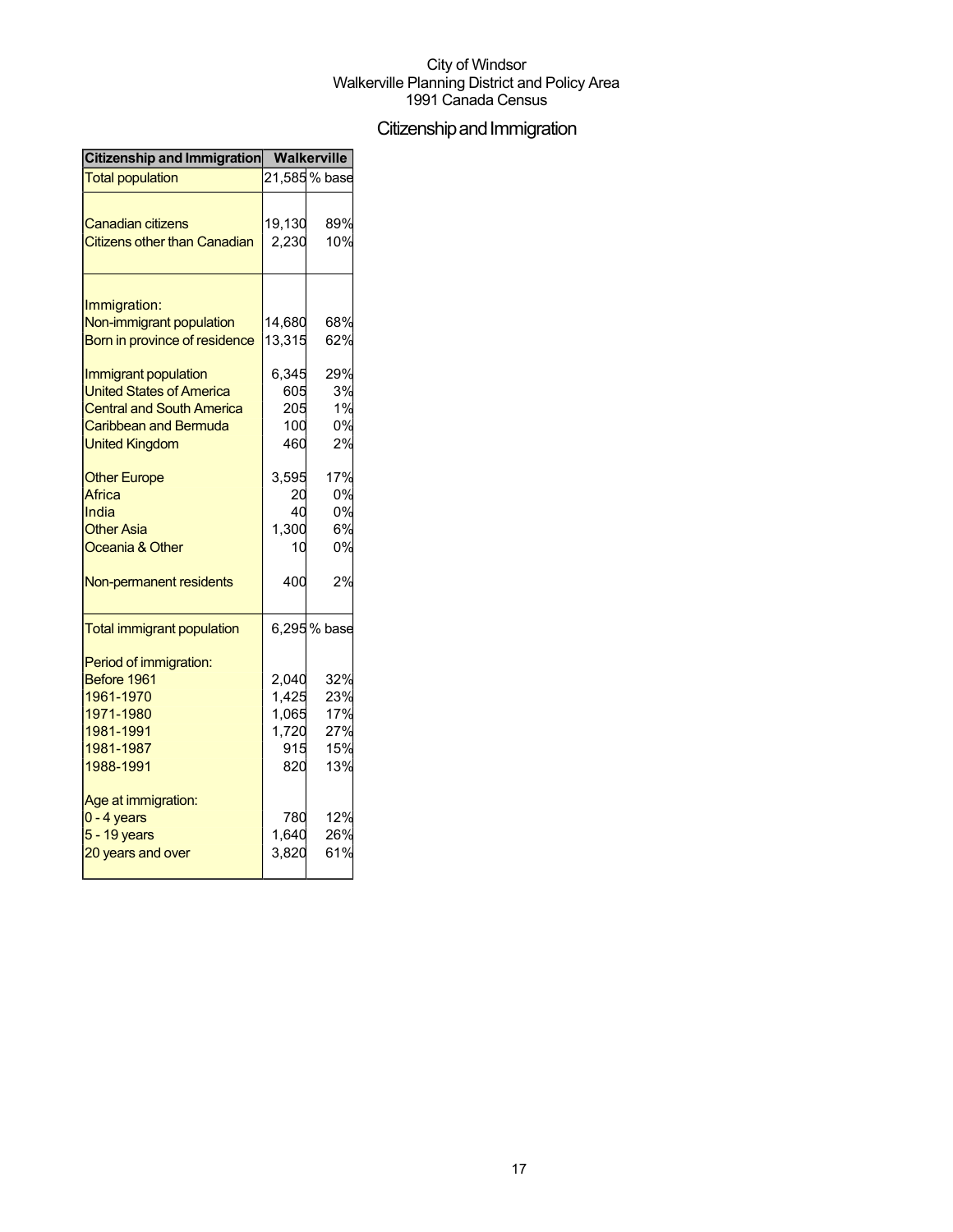## Mobility

| <b>Mobility</b>                           | Walkerville |               |
|-------------------------------------------|-------------|---------------|
| One-year mobility status:                 |             |               |
| Population 1 year and over                |             | 20,930 % base |
| <b>Non-movers</b>                         | 16,870      | 81%           |
| <b>Movers</b>                             | 4,050       | 19%           |
| <b>Intraprovincial movers</b>             | 3,535       | 17%           |
| <b>Interprovincial migrants</b>           | 90          | 0%            |
| <b>External migrants</b>                  | 400         | 2%            |
|                                           |             |               |
| Five-year mobility status:                |             |               |
| Population 5 years and over 19,645 % base |             |               |
| Non-movers                                | 10,005      | 51%           |
| <b>Movers</b>                             | 9,655       | 49%           |
| Non-migrants                              | 6,655       | 34%           |
| <b>Migrants</b>                           | 2,995       | 15%           |
| Internal migrants                         | 1,725       | 9%            |
| Intraprovincial migrants                  | 1,385       | 7%            |
| Interprovincial migrants                  | 355         | 2%            |
| <b>External migrants</b>                  | 1,275       | 6%            |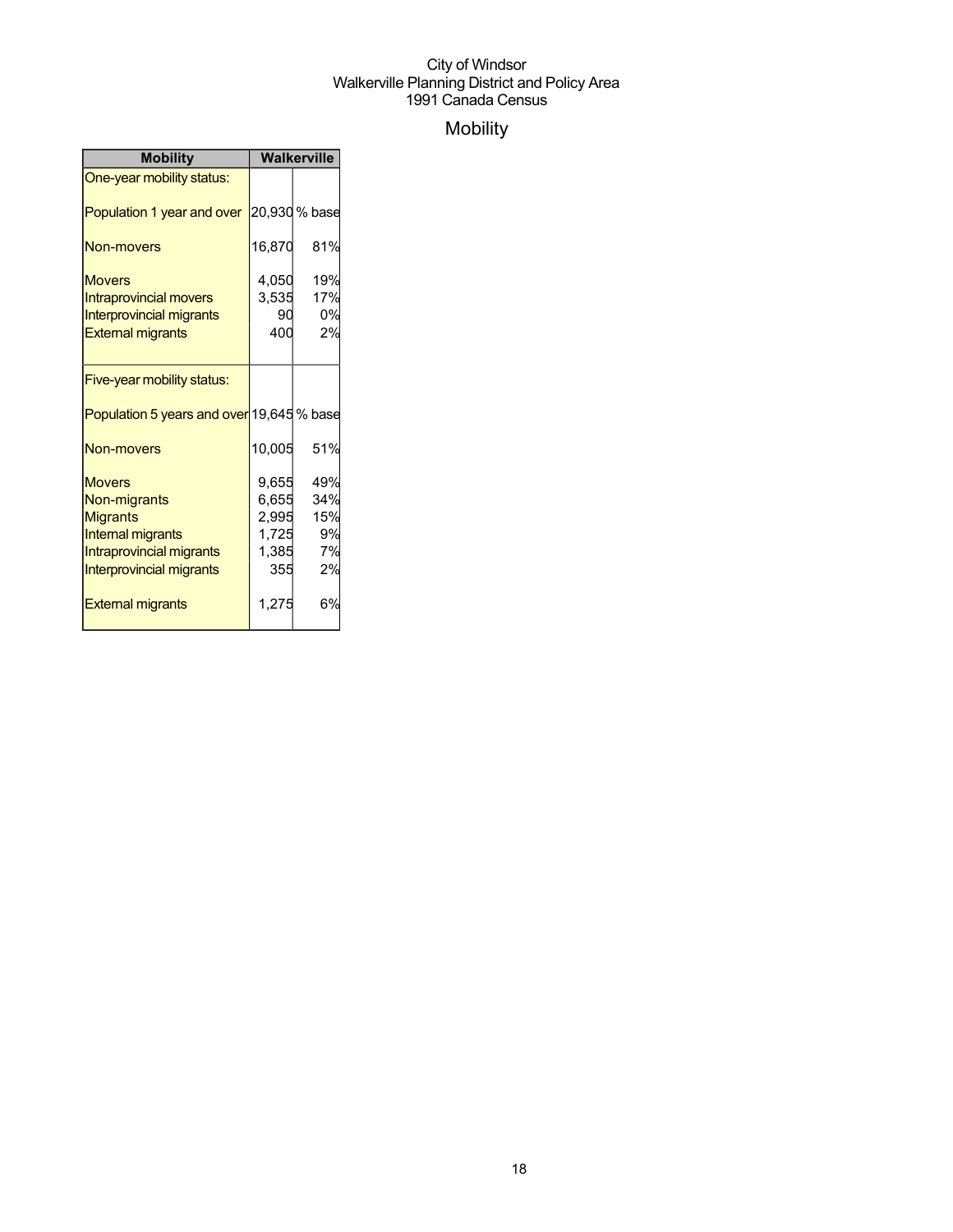## School attendance and Education level

| <b>School attendance and Education level</b>          |       | Walkerville   |
|-------------------------------------------------------|-------|---------------|
| Population 15 to 24 years                             |       | 3,365 % base  |
| By school attendance:                                 |       |               |
| Not attending school                                  | 1,435 | 43%           |
| <b>Attending school full time</b>                     | 1,720 | 51%           |
| Attending school part time                            | 185   | 5%            |
| Population over 15 years                              |       | 17,065 % base |
| By highest level of schooling:                        |       |               |
| Less than grade 9                                     | 2,970 | 17%           |
| Grades 9 to 13                                        | 6,885 | 40%           |
| No secondary certificate                              | 4,435 | 26%           |
| With secondary certificate                            | 2,450 | 14%           |
| Trades certificate or diploma                         | 455   | 3%            |
| Other non-university                                  | 3,475 | 20%           |
| <b>Without certificate</b>                            | 1,335 | 8%            |
| With certificate                                      | 2,140 | 13%           |
| University - without degree                           | 1,625 | 10%           |
| <b>Without certificate</b>                            | 950   | 6%            |
| <b>With certificate</b>                               | 660   | 4%            |
| University - with degree                              | 1,580 | 9%            |
| Total with postsecondary qualifications               |       | 4,840 % base  |
| Educational, recreational and counselling services    | 345   | 7%            |
| <b>Fine and applied arts</b>                          | 405   | 8%            |
| <b>Humanities and related</b>                         | 330   | 7%            |
| Social sciences and related                           | 460   | 10%           |
| Commerce, management and business administration      | 855   | 18%           |
| Agricultural and biological sciences and technologies | 230   | 5%            |
| <b>Engineering &amp; applied sciences</b>             | 170   | 4%            |
| Engineering & applied science technologies and trades | 1,240 | 26%           |
| Health professions, sciences and technologies         | 605   | 13%           |
| Mathematics and physical sciences                     | 90    | 2%            |
| None and all other                                    | 0     | 0%            |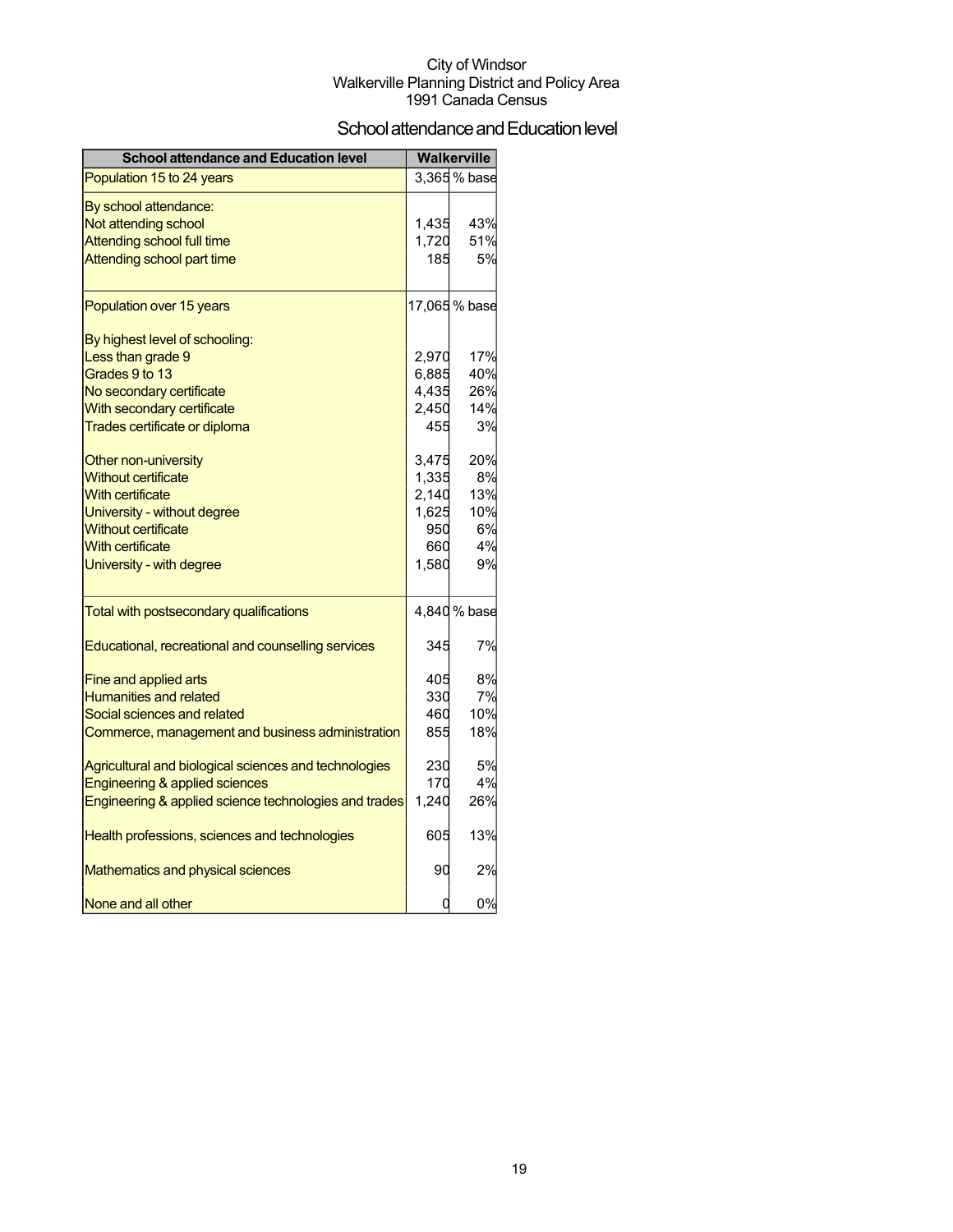## Post-secondary Education by sex

| <b>Post-secondary Education by sex</b>                      |     | <b>Walkerville</b> |
|-------------------------------------------------------------|-----|--------------------|
| Males with postsecondary qualifications                     |     | 2,625% base        |
| Educational, recreational and counselling services          | 75  | 3%                 |
|                                                             |     |                    |
| Fine and applied arts                                       | 120 | 5%                 |
| <b>Humanities and related</b>                               | 150 | 6%                 |
| Social sciences and related                                 | 225 | 9%                 |
| Commerce, management and business administration            | 395 | 15%                |
| Agricultural and biological sciences and technologies       | 120 | 5%                 |
| <b>Engineering &amp; applied sciences</b>                   | 150 | 6%                 |
| Engineering & applied science technologies and trades 1,115 |     | 42%                |
| Health professions, sciences and technologies               | 150 | 6%                 |
| Mathematics and physical sciences                           | 50  | 2%                 |
| None and all other                                          | U   | 0%                 |
| Females with postsecondary qualifications                   |     | 2,215% base        |
| Educational, recreational and counselling services          | 270 | 12%                |
| Fine and applied arts                                       | 285 | 13%                |
| <b>Humanities and related</b>                               | 180 | 8%                 |
| Social sciences and related                                 | 235 | 11%                |
| Commerce, management and business administration            | 460 | 21%                |
| Agricultural and biological sciences and technologies       | 110 | 5%                 |
| Engineering & applied sciences                              | 20  | 1%                 |
| Engineering & applied science technologies and trades       | 125 | 6%                 |
| Health professions, sciences and technologies               | 455 | 21%                |
| Mathematics and physical sciences                           | 40  | 2%                 |
| None and all other                                          | O   | 0%                 |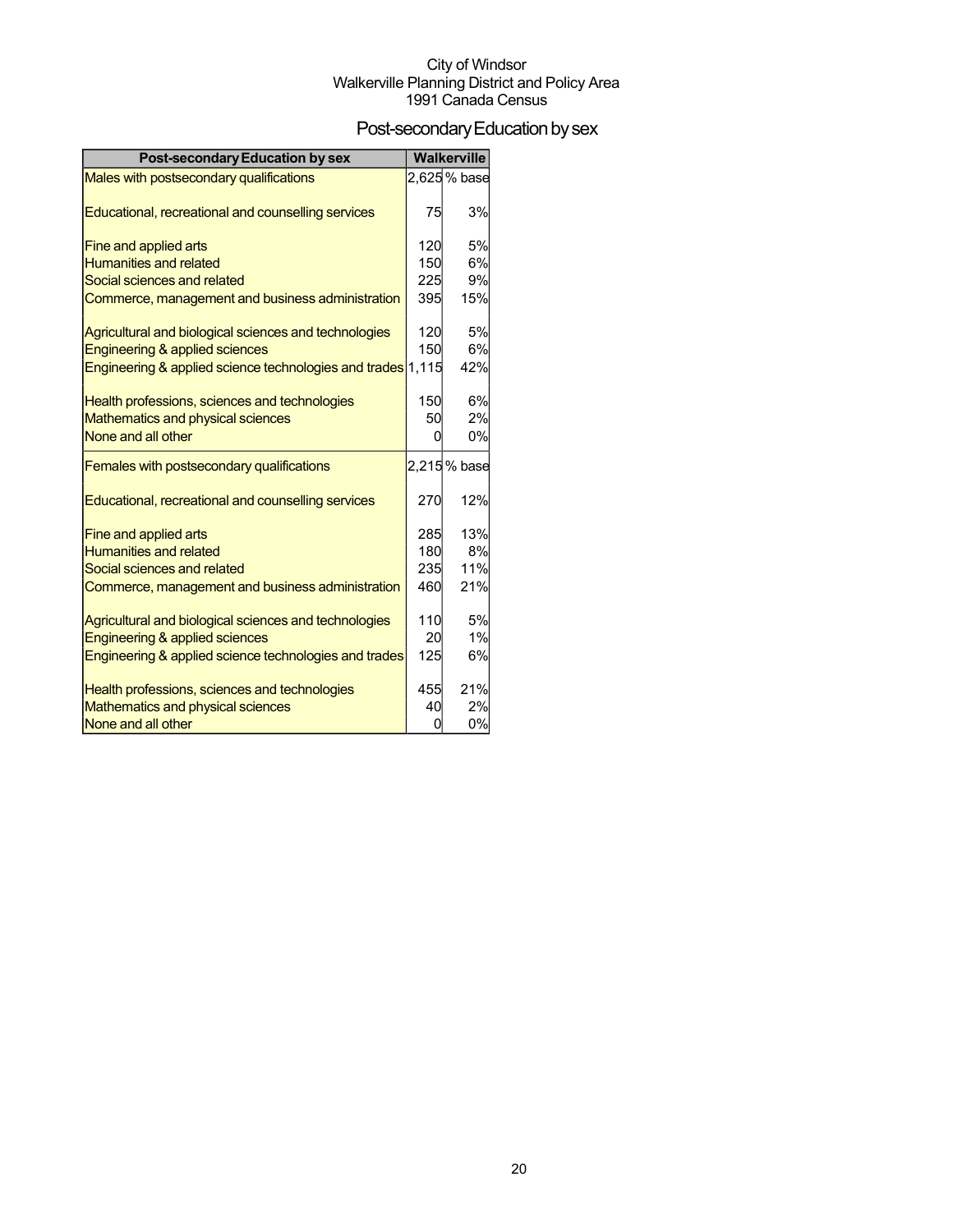## Labour Force

| <b>Labour Force</b>                                | Walkerville |              |  |
|----------------------------------------------------|-------------|--------------|--|
| Total 15 years and over 17,075 % base              |             |              |  |
| In labour force                                    | 10,605      | 62%          |  |
| <b>Employed</b>                                    | 9,015       | 53%          |  |
| <b>Unemployed</b>                                  | 1,590       | 9%           |  |
| Not in the labour force                            | 6,465       | 38%          |  |
| <b>Unemployment rate</b>                           | 15%         |              |  |
| <b>Participation rate</b>                          | 62%         |              |  |
| Total 15-24 years                                  |             | 3,410 % base |  |
| In labour force                                    | 2,180       | 64%          |  |
| Employed                                           | 1,730       | 51%          |  |
| <b>Unemployed</b>                                  | 440         | 13%          |  |
| Not in the labour force                            | 1,215       | 36%          |  |
| <b>Unemployment rate</b>                           | 20%         |              |  |
| <b>Participation rate</b>                          | 64%         |              |  |
| <mark>Total 25 years and over</mark> 13,665 % base |             |              |  |
| In labour force                                    | 8,425       | 62%          |  |
| Employed                                           | 7,245       | 53%          |  |
| <b>Unemployed</b>                                  | 1,170       | 9%           |  |
| Not in the labour force                            | 5,275       | 39%          |  |
| Unemployment rate                                  | 14%         |              |  |
| <b>Participation rate</b>                          | 62%         |              |  |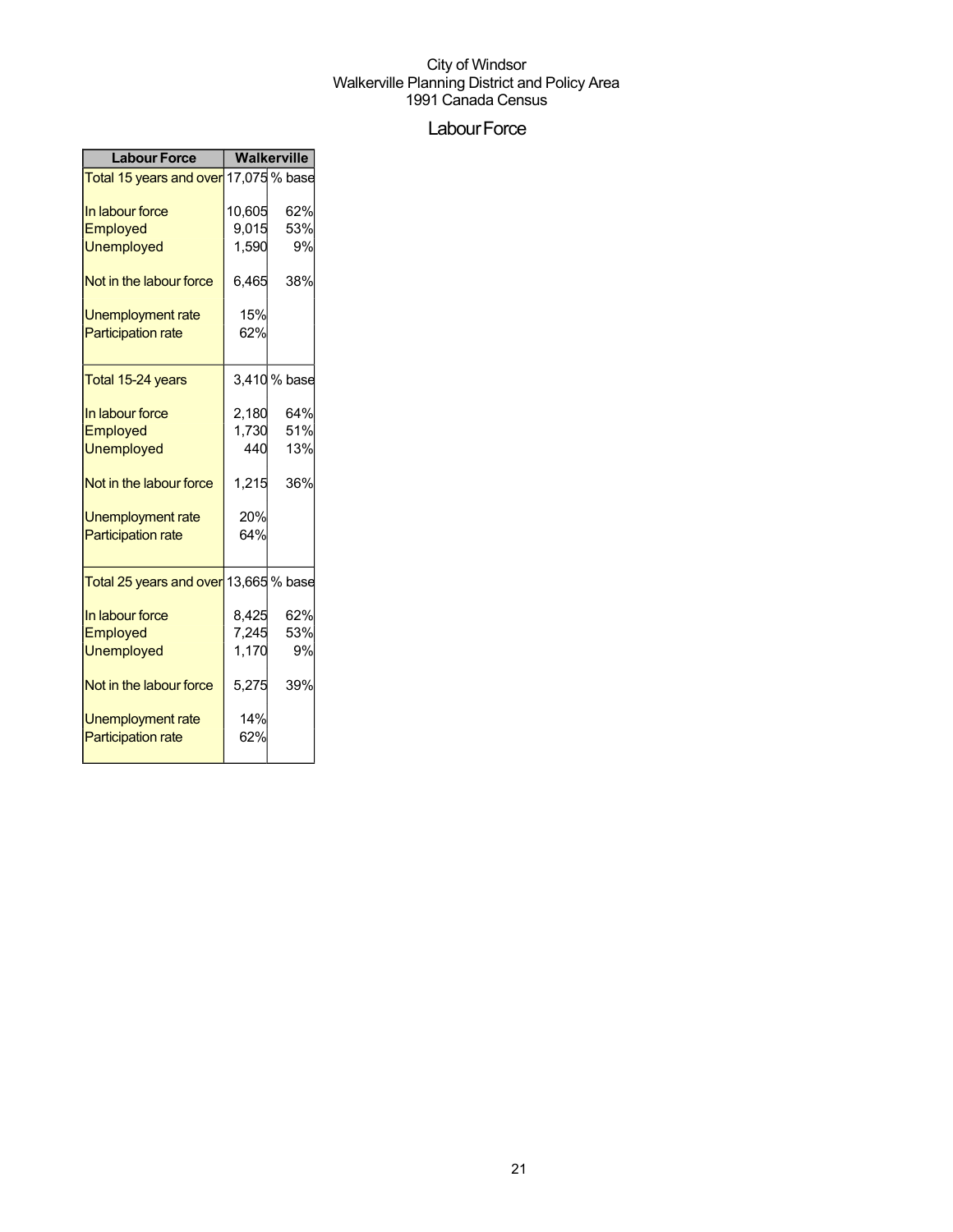## Labour Force - Males

| <b>Labour Force - Males</b>          | <b>Walkerville</b> |              |
|--------------------------------------|--------------------|--------------|
| Males 15 years and over 8,295 % base |                    |              |
| In labour force                      | 5,950              | 72%          |
| Employed                             | 4,950              | 60%          |
| <b>Unemployed</b>                    | 985l               | 12%          |
| Not in the labour force              | 2,340              | 28%          |
| Unemployment rate                    | 17%                |              |
| <b>Participation rate</b>            | 72%                |              |
| Males 15-24 years                    |                    | 1,600 % base |
| In labour force                      | 1,125              | 70%          |
| Employed                             | 885                | 55%          |
| <b>Unemployed</b>                    | 225                | 14%          |
| Not in the labour force              | 470                | 29%          |
| Unemployment rate                    | 20%                |              |
| <b>Participation rate</b>            | 70%                |              |
| Males 25 years and over 6,690 % base |                    |              |
| In labour force                      | 4,790              | 72%          |
| Employed                             | 4,055              | 61%          |
| <b>Unemployed</b>                    | 750                | 11%          |
| Not in the labour force              | 1,875              | 28%          |
| Unemployment rate                    | 16%                |              |
| <b>Participation rate</b>            | 72%                |              |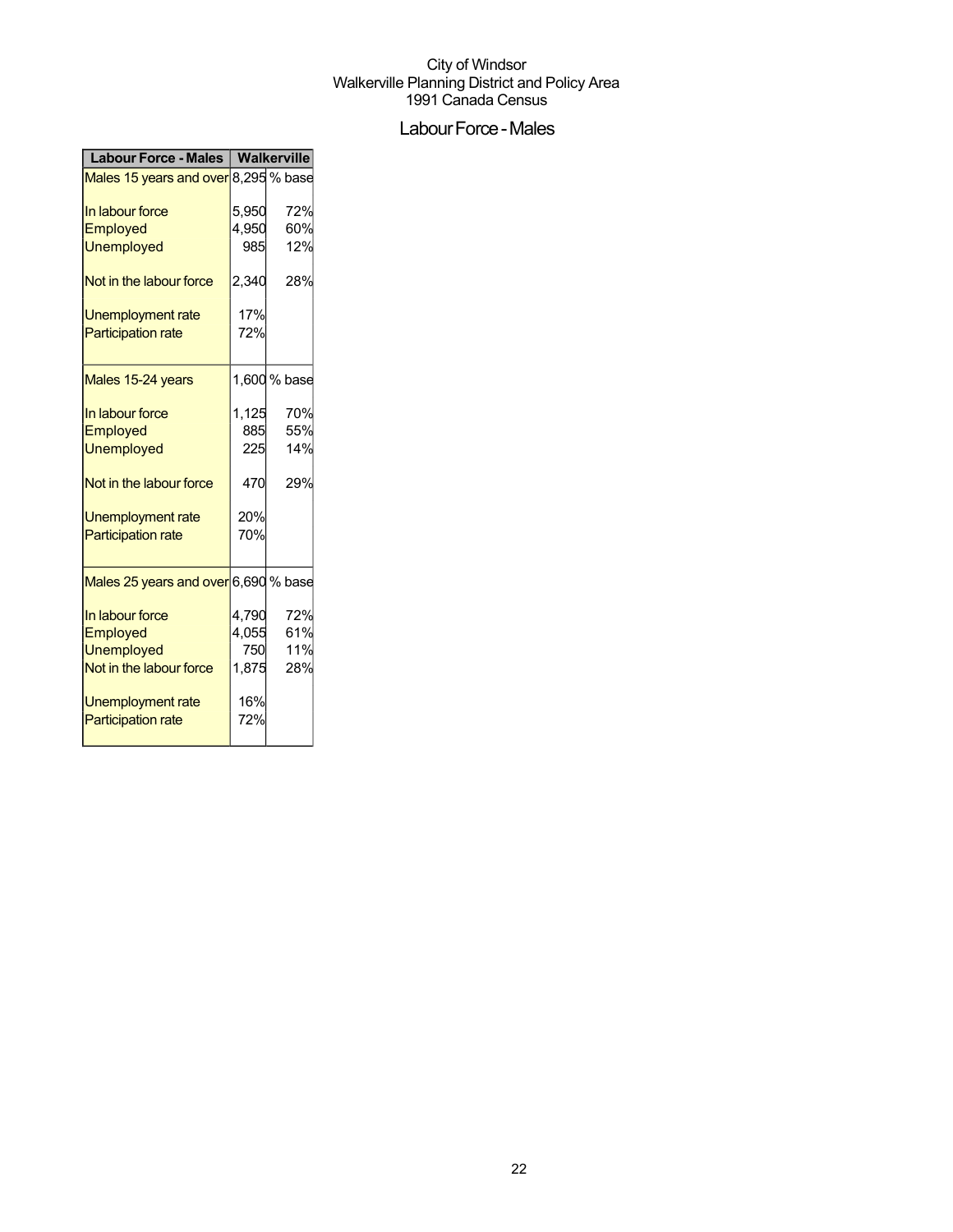## Labour Force - Females

| <b>Labour Force - Females</b>          | Walkerville |              |
|----------------------------------------|-------------|--------------|
| Females 15 years and over 8,820 % base |             |              |
| In labour force                        | 4,650       | 53%          |
| Employed                               | 4,070       | 46%          |
| <b>Unemployed</b>                      | 580         | 7%           |
| Not in the labour force                | 4,145       | 47%          |
| Unemployment rate                      | 12%         |              |
| <b>Participation rate</b>              | 53%         |              |
| Females 15-24 years                    |             | 1,770 % base |
| In labour force                        | 1,035       | 58%          |
| Employed                               | 870         | 49%          |
| <b>Unemployed</b>                      | 205         | 12%          |
| Not in the labour force                | 755         | 43%          |
| <b>Unemployment rate</b>               | 20%         |              |
| <b>Participation rate</b>              | 58%         |              |
| Females 25 years and over 7,010 % base |             |              |
| In labour force                        | 3,630       | 52%          |
| Employed                               | 3,200       | 46%          |
| <b>Unemployed</b>                      | 395         | 6%           |
| Not in the labour force                | 3,420       | 49%          |
| <b>Unemployment rate</b>               | 11%         |              |
| <b>Participation rate</b>              | 52%         |              |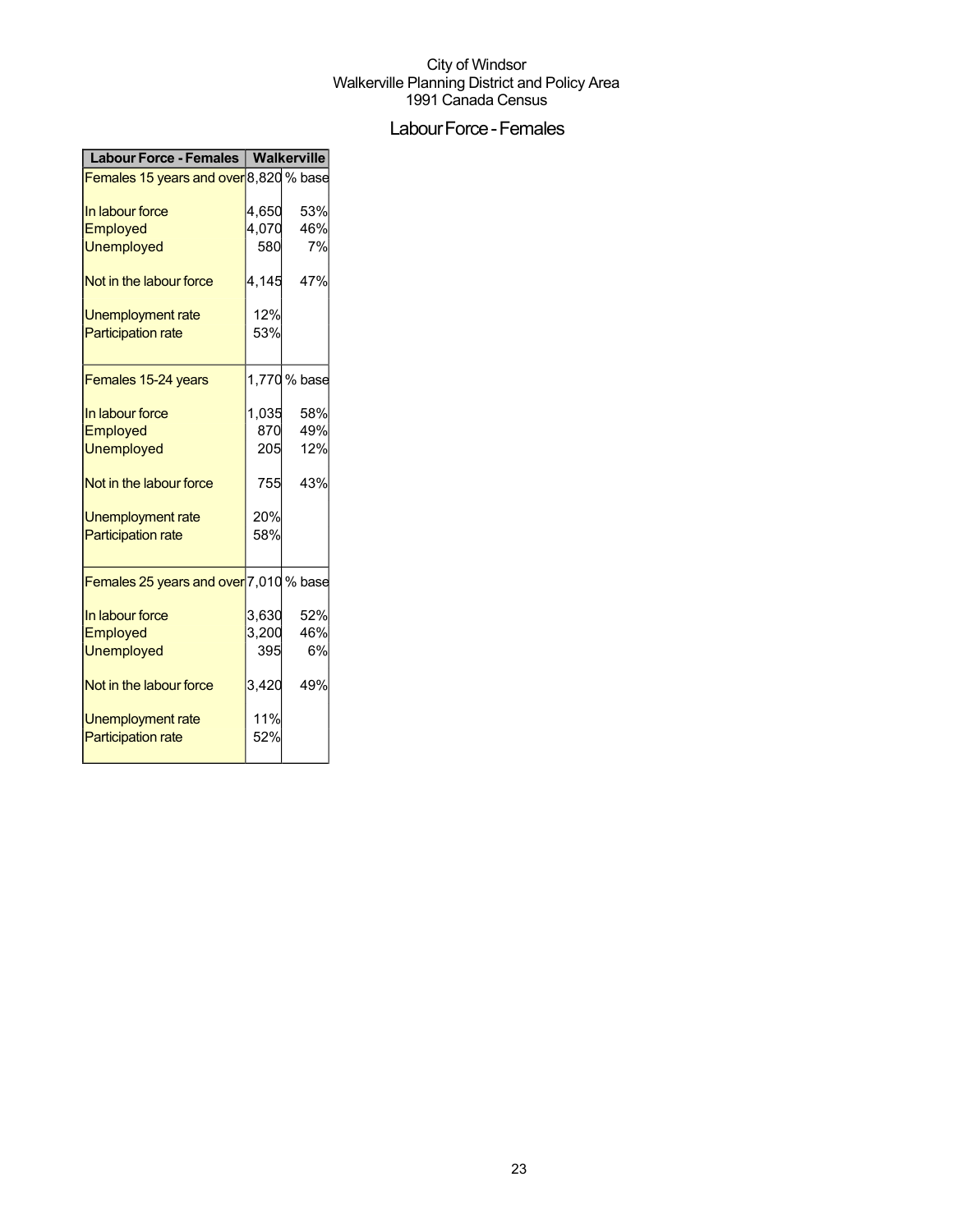## Labour Force - Females with Children

| <b>Labour Force - Females with Children</b>                    |       | <b>Walkerville</b> |
|----------------------------------------------------------------|-------|--------------------|
| Females, 15 years and older, no children at home               |       | 5,105% base        |
| In the labour force                                            | 2,640 | 52%                |
| Employed                                                       | 2,395 | 47%                |
| <b>Unemployed</b>                                              | 265   | 5%                 |
| Not in the labour force                                        | 2,465 | 48%                |
|                                                                |       |                    |
| Unemployment rate                                              | 10%   |                    |
| <b>Participation rate</b>                                      | 52%   |                    |
|                                                                |       | 3,610% base        |
| Females 15 years and older with children at home               |       |                    |
| In the labour force                                            | 1,990 | 55%                |
| <b>Employed</b>                                                | 1,640 | 45%                |
| <b>Unemployed</b>                                              | 335   | 9%                 |
| Not in the labour force                                        | 1,640 | 45%                |
|                                                                |       |                    |
| Unemployment rate                                              | 17%   |                    |
| <b>Participation rate</b>                                      | 55%   |                    |
| Females with children under 6 years only                       |       | 820 % base         |
| In the labour force                                            | 450   | 55%                |
| Employed                                                       | 370   | 45%                |
| <b>Unemployed</b>                                              | 105   | 13%                |
| Not in the labour force                                        | 390   | 48%                |
|                                                                |       |                    |
| Unemployment rate                                              | 23%   |                    |
| <b>Participation rate</b>                                      | 55%   |                    |
| Females with children under 6 and children six years and older |       | 515 % base         |
| In the labour force                                            | 265   | 51%                |
| Employed                                                       | 260   | 50%                |
| <b>Unemployed</b>                                              | 60    | 12%                |
| Not in the labour force                                        | 195   | 38%                |
| Unemployment rate                                              | 23%   |                    |
| <b>Participation rate</b>                                      | 51%   |                    |
|                                                                |       |                    |
| Females with children over 6 years only                        |       | 2,245% base        |
| In the labour force                                            | 1,225 | 55%                |
| Employed                                                       | 1,105 | 49%                |
| <b>Unemployed</b>                                              | 160   | 7%                 |
| Not in the labour force                                        | 990   | 44%                |
| Unemployment rate                                              | 13%   |                    |
| <b>Participation rate</b>                                      | 55%   |                    |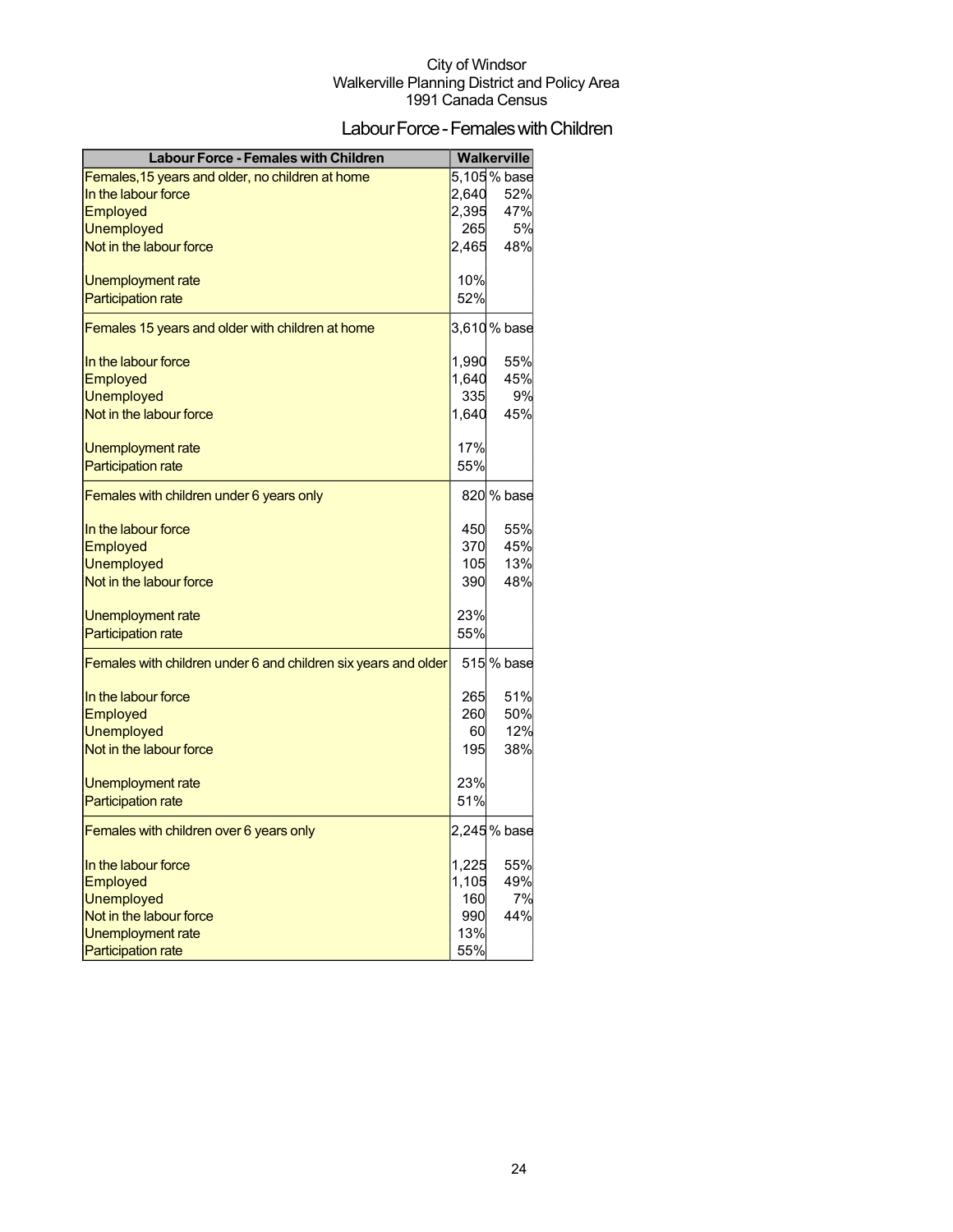## Fertility

| <b>Fertility</b>                                                          |       | <b>Walkerville</b> |
|---------------------------------------------------------------------------|-------|--------------------|
| Ever-married women 15 years and older, by children ever born 6,450 % base |       |                    |
|                                                                           |       |                    |
| No child                                                                  | 1,120 | 17%                |
| 1 child                                                                   | 1,090 | 17%                |
| 2 children                                                                | 1,680 | 26%                |
| 3 children                                                                | 1,270 | 20%                |
| 4 or more children                                                        | 1,305 | 20%                |
| Children ever-born per 1000                                               | 2,308 |                    |
| Ever-married women 15-44 years                                            | 3,265 |                    |
| Children ever-born per 1000                                               | 1,580 |                    |
| Single women 15 years and over                                            | 2,320 |                    |
| Children ever-born per 1000                                               | 273   |                    |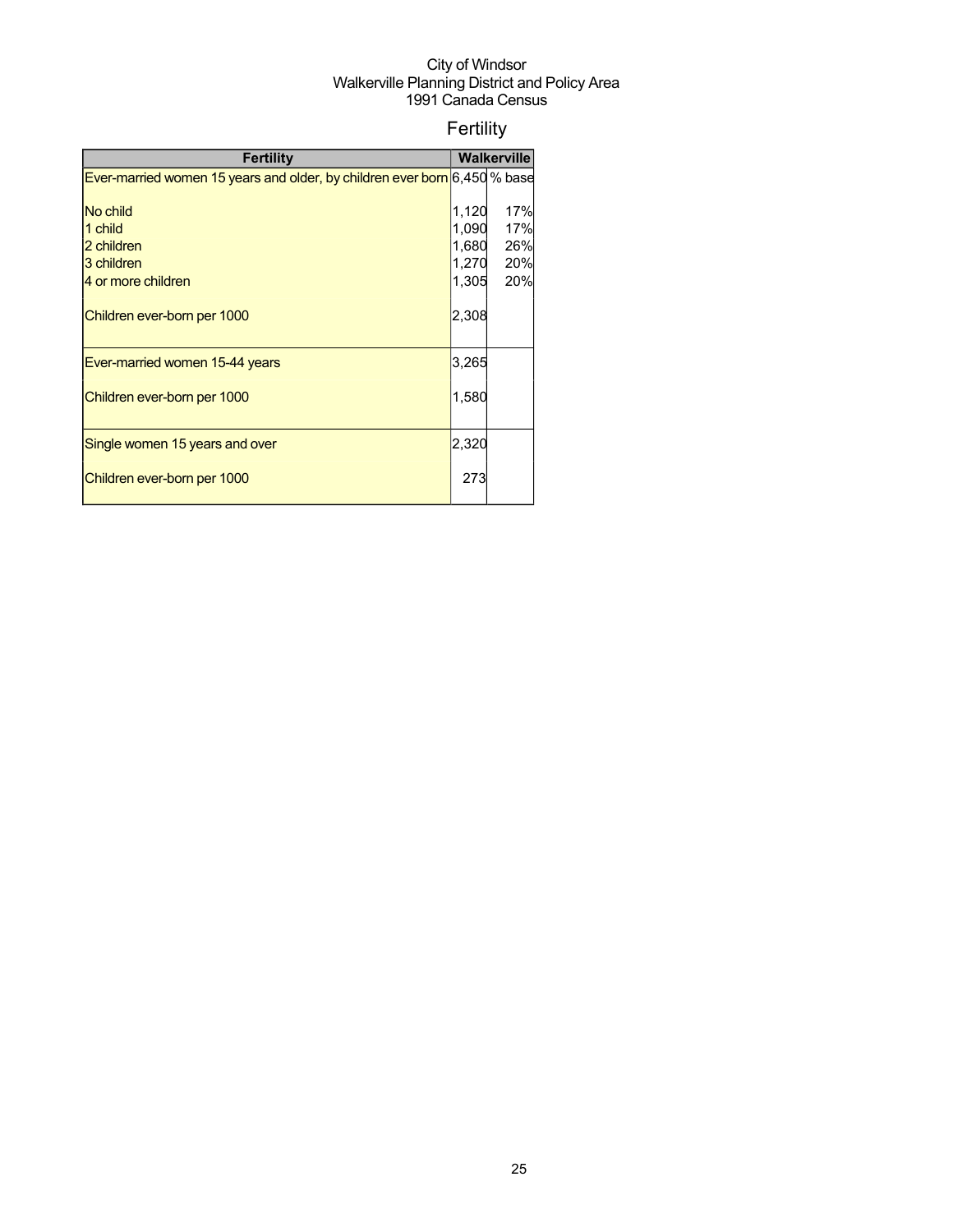## Industry

| <b>Industry</b>                                     | Walkerville |     |
|-----------------------------------------------------|-------------|-----|
| Total labour force 15 years and older 10,565 % base |             |     |
| <b>Total for all industries</b>                     | 10,175      | 96% |
| <b>Agriculture and related</b>                      | 70          | 1%  |
| <b>Fishing and trapping</b>                         |             | 0%  |
| Logging and forestry                                |             | 0%  |
| Mining, quarrying & oil wells                       | 40          | 0%  |
| Manufacturing                                       | 2,545       | 24% |
| Construction                                        | 575         | 5%  |
| <b>Transportation and storage</b>                   | 170         | 2%  |
| <b>Communication and utilities</b>                  | 285         | 3%  |
| <b>Wholesale trade</b>                              | 325         | 3%  |
| <b>Retail trade</b>                                 | 1,295       | 12% |
| <b>Finance and insurance</b>                        | 240         | 2%  |
| Real estate and insurance agents                    | 95          | 1%  |
| <b>Business service</b>                             | 440         | 4%  |
| <b>Government service</b>                           | 450         | 4%  |
| <b>Educational service</b>                          | 620         | 6%  |
| <b>Health and social service</b>                    | 970         | 9%  |
| Accommodation & food service                        | 945         | 9%  |
| Other service industries                            | 925         | 9%  |
|                                                     |             |     |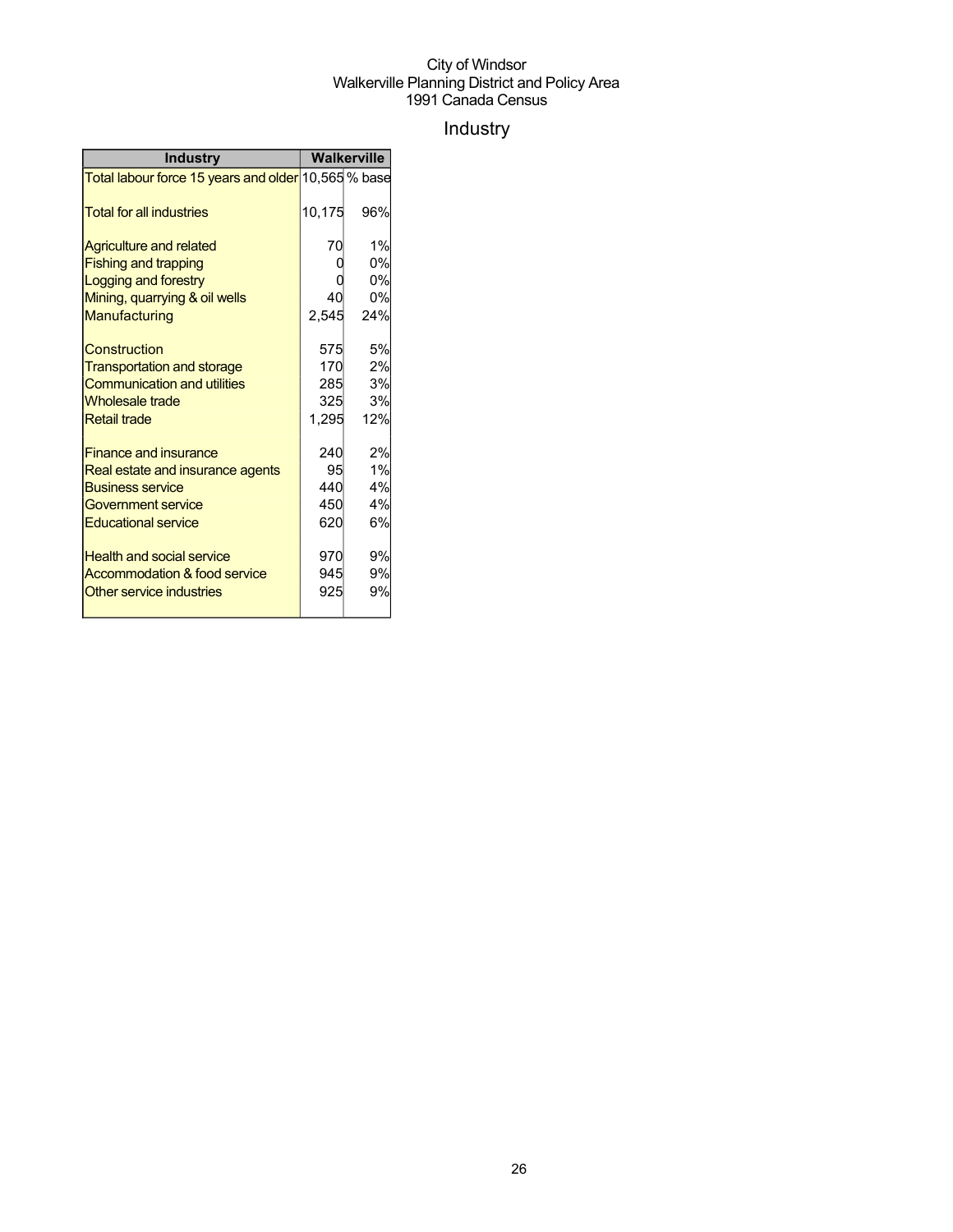## **Occupation**

| 10,160 % base<br><b>Total for all occupations</b><br>8%<br>835<br><b>Managerial and administrative</b><br>3%<br>Natural sciences, engineering and mathematics<br>355<br>Social sciences & related<br>3%<br>290<br>0%<br>20<br><b>Religion</b><br>310<br><b>Teaching and related</b><br>3%<br>4%<br>430<br>Medicine and health |
|-------------------------------------------------------------------------------------------------------------------------------------------------------------------------------------------------------------------------------------------------------------------------------------------------------------------------------|
|                                                                                                                                                                                                                                                                                                                               |
|                                                                                                                                                                                                                                                                                                                               |
|                                                                                                                                                                                                                                                                                                                               |
|                                                                                                                                                                                                                                                                                                                               |
|                                                                                                                                                                                                                                                                                                                               |
|                                                                                                                                                                                                                                                                                                                               |
|                                                                                                                                                                                                                                                                                                                               |
|                                                                                                                                                                                                                                                                                                                               |
| 2%<br>160<br>Art, literary, recreational                                                                                                                                                                                                                                                                                      |
| <b>Clerical and related</b><br>1,560<br>15%                                                                                                                                                                                                                                                                                   |
| 665<br>7%<br>Sales                                                                                                                                                                                                                                                                                                            |
| 1,715<br>17%<br>Service                                                                                                                                                                                                                                                                                                       |
| 120<br>1%<br>Farming, horticultural and animal husbandry                                                                                                                                                                                                                                                                      |
| 0%<br>Fishing, trapping and related                                                                                                                                                                                                                                                                                           |
| 0%<br><b>Forestry and logging</b>                                                                                                                                                                                                                                                                                             |
| 0%<br>Mining, quarrying, oil & gas<br>10                                                                                                                                                                                                                                                                                      |
| Processing<br>295<br>3%                                                                                                                                                                                                                                                                                                       |
| 5%<br>555<br><b>Machining and related</b>                                                                                                                                                                                                                                                                                     |
| 11%<br>1,080<br>Product fabricating, assembly and repairing                                                                                                                                                                                                                                                                   |
| <b>Construction trades</b><br>435<br>4%                                                                                                                                                                                                                                                                                       |
| 3%<br>305<br><b>Transport equipment operating</b>                                                                                                                                                                                                                                                                             |
| 1%<br>Material handling & related<br>105                                                                                                                                                                                                                                                                                      |
| 0%<br>Other crafts, equipment operating<br>20                                                                                                                                                                                                                                                                                 |
| 6%<br>595<br>Occupations not elsewhere classified                                                                                                                                                                                                                                                                             |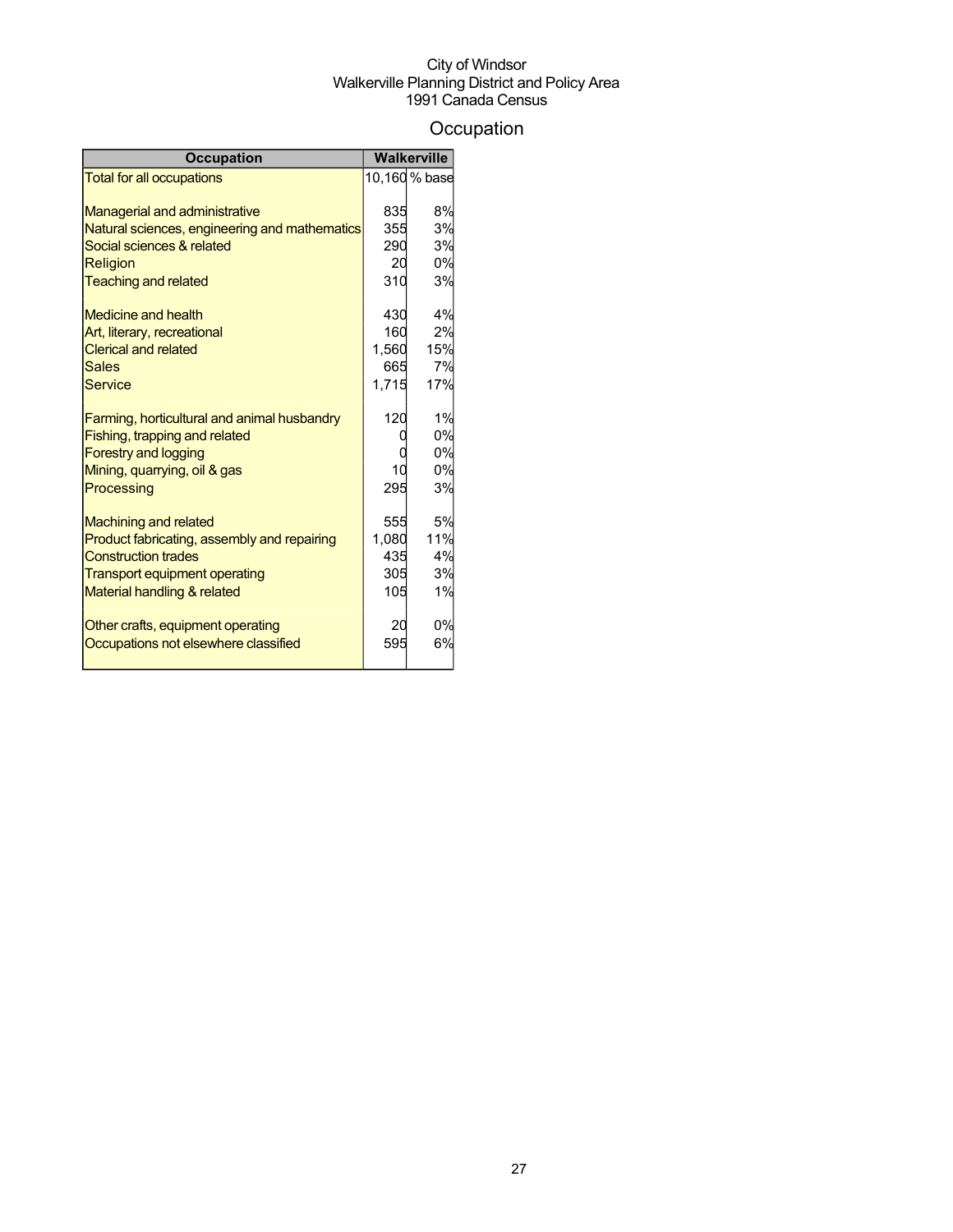### Occupation-Males

| <b>Occupation - Males</b>                     |     | Walkerville  |
|-----------------------------------------------|-----|--------------|
| Males, all occupations                        |     | 5,725 % base |
|                                               |     |              |
| Managerial, administrative                    | 480 | 8%           |
| Natural sciences, engineering and mathematics | 295 | 5%           |
| Social sciences & related                     | 110 | 2%           |
| Religion                                      | 20  | 0%           |
| <b>Teaching and related</b>                   | 110 | 2%           |
| <b>Medicine and health</b>                    | 85  | 1%           |
| Art, literary, recreational                   | 85  | 1%           |
| <b>Clerical and related</b>                   | 355 | 6%           |
| <b>Sales</b>                                  | 260 | 5%           |
| <b>Service</b>                                | 795 | 14%          |
| Farming, horticultural and animal husbandry   | 60  | 1%           |
| Fishing, trapping and related                 |     | 0%           |
| <b>Forestry and logging</b>                   |     | 0%           |
| Mining, quarrying, oil & gas                  | 10  | 0%           |
| Processing                                    | 215 | 4%           |
| <b>Machining and related</b>                  | 500 | 9%           |
| Product fabricating, assembly and repairing   | 875 | 15%          |
| <b>Construction trades</b>                    | 435 | 8%           |
| <b>Transport equipment operating</b>          | 275 | 5%           |
| Material handling & related                   | 65  | 1%           |
| Other crafts, equipment operating             | 10  | 0%           |
| Occupations not elsewhere classified          | 505 | 9%           |
|                                               |     |              |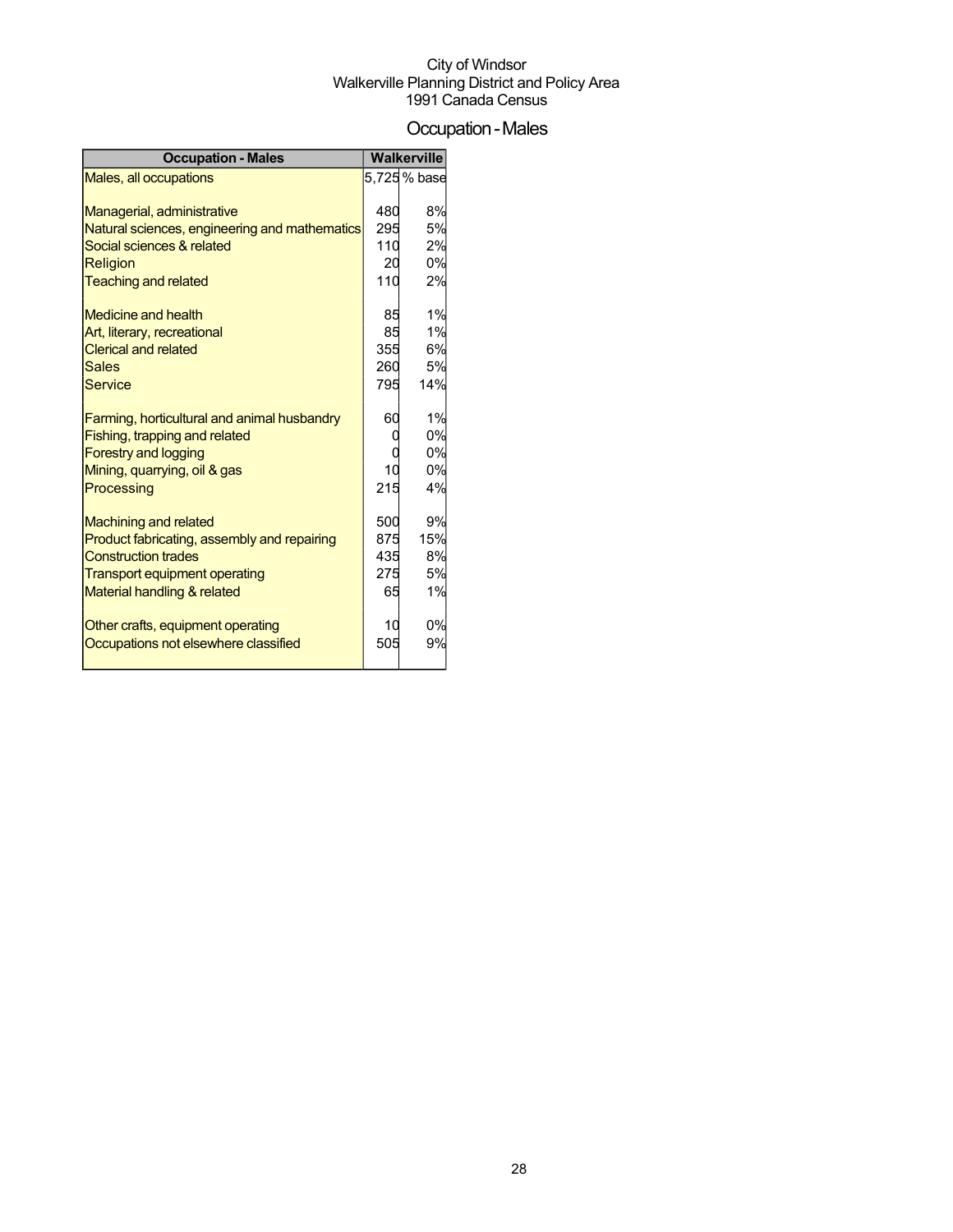### Occupation-Females

| <b>Occupation - Females</b>                   |       | Walkerville |
|-----------------------------------------------|-------|-------------|
| Females, all occupations                      |       | 4,435% base |
|                                               |       |             |
| Managerial, administrative                    | 355   | 8%          |
| Natural sciences, engineering and mathematics | 60    | 1%          |
| Social sciences & related                     | 180   | 4%          |
| <b>Religion</b>                               |       | 0%          |
| <b>Teaching and related</b>                   | 200   | 5%          |
| <b>Medicine and health</b>                    | 345   | 8%          |
| Art, literary, recreational                   | 75    | 2%          |
| <b>Clerical and related</b>                   | 1,205 | 27%         |
| <b>Sales</b>                                  | 405   | 9%          |
| <b>Service</b>                                | 920   | 21%         |
| Farming, horticultural and animal husbandry   | 60    | 1%          |
| Fishing, trapping and related                 |       | 0%          |
| <b>Forestry and logging</b>                   |       | 0%          |
| Mining, quarrying, oil & gas                  |       | 0%          |
| Processing                                    | 80    | 2%          |
| <b>Machining and related</b>                  | 55    | 1%          |
| Product fabricating, assembly and repairing   | 205   | 5%          |
| <b>Construction trades</b>                    |       | 0%          |
| <b>Transport equipment operating</b>          | 30    | 1%          |
| Material handling & related                   | 40    | 1%          |
| Other crafts, equipment operating             | 10    | 0%          |
| Occupations not elsewhere classified          | 90    | 2%          |
|                                               |       |             |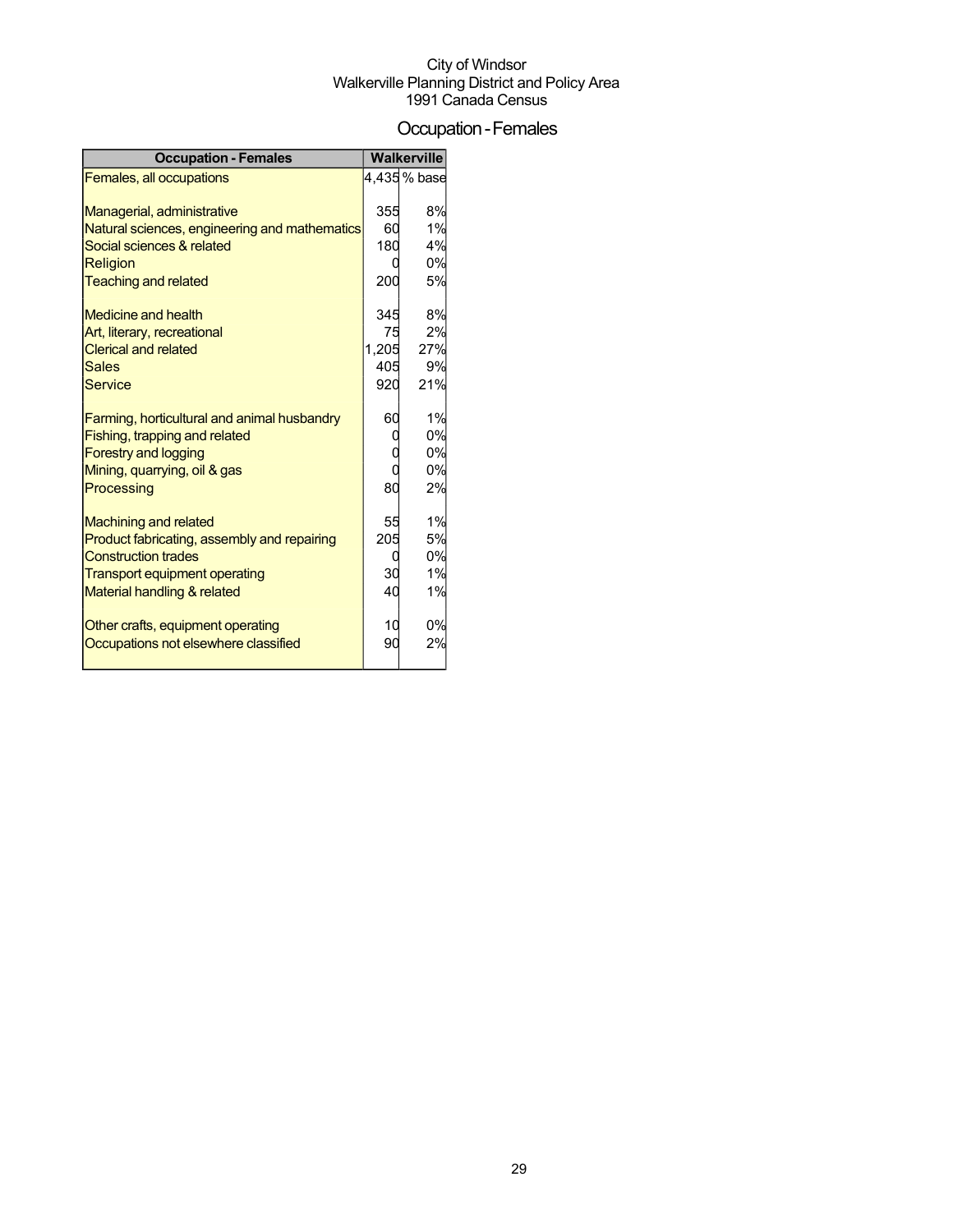## ClassofWorker

| <b>Class of Worker</b>               | Walkerville |               |  |
|--------------------------------------|-------------|---------------|--|
| <b>Total - All classes of worker</b> |             | 10,165 % base |  |
| <b>Paid workers</b>                  | 9,665       | 95%           |  |
| <b>Employees</b>                     | 9,510       | 94%           |  |
| Self-employed (incorporated)         | 135         | 1%            |  |
| Self-employed (unincorporated)       | 470         | 5%            |  |
| <b>Unpaid family workers</b>         |             | 0%            |  |
| Males - All classes of worker        |             | 5,740 % base  |  |
| <b>Paid workers</b>                  | 5.400       | 94%           |  |
| <b>Employees</b>                     | 5,285       | 92%           |  |
| Self-employed (incorporated)         | 95          | 2%            |  |
| Self-employed (unincorporated)       | 300         | 5%            |  |
| <b>Unpaid family workers</b>         |             | 0%            |  |
| <b>Females - All classes</b>         |             | 4,425% base   |  |
| <b>Paid workers</b>                  | 4,265       | 96%           |  |
| <b>Employees</b>                     | 4,225       | 95%           |  |
| Self-employed (incorporated)         | 40          | 1%            |  |
| Self-employed (unincorporated)       | 170         | 4%            |  |
| <b>Unpaid family workers</b>         |             | 0%            |  |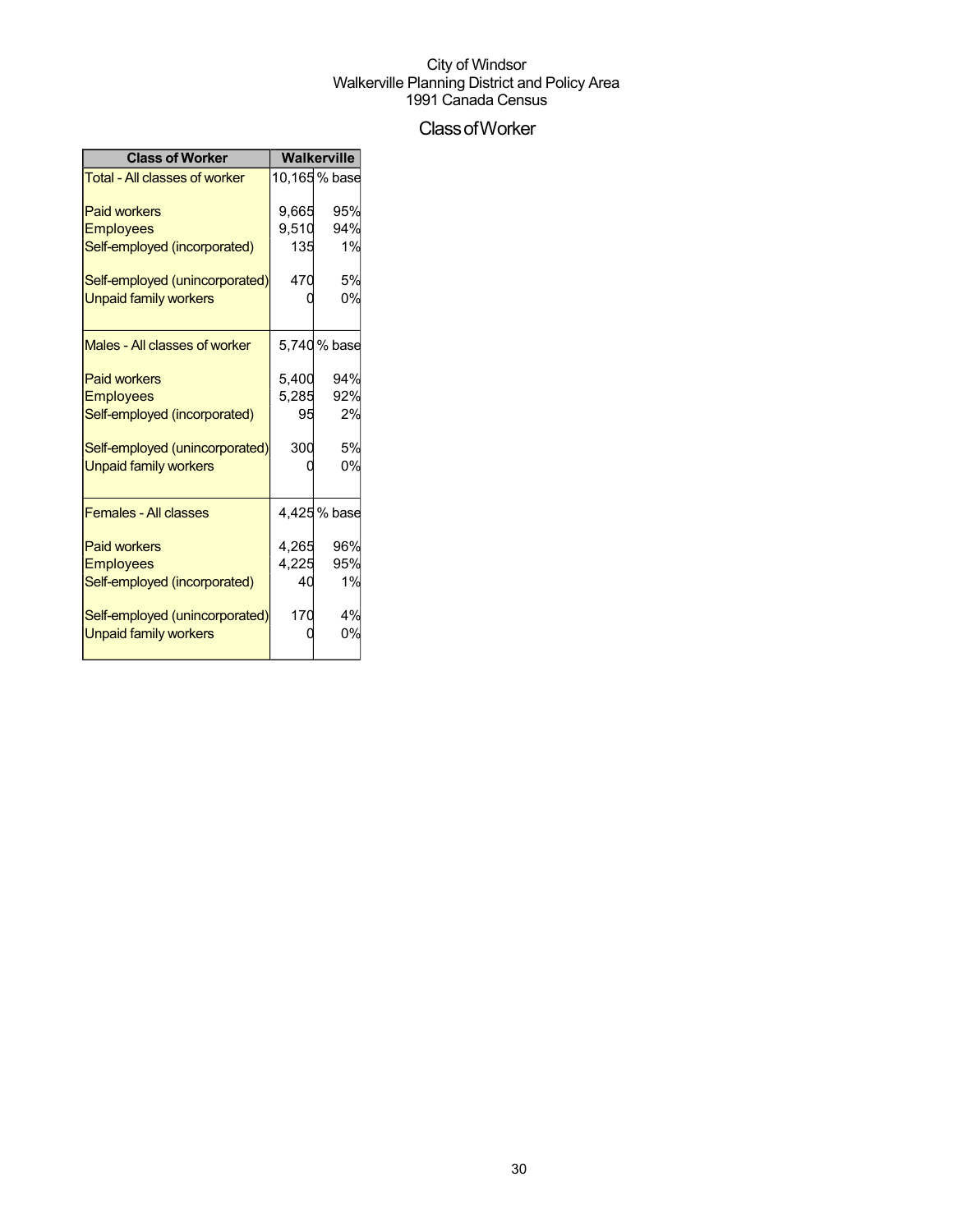## Place of Work

| <b>Place of Work</b>                                                |            | <b>Walkerville</b> |
|---------------------------------------------------------------------|------------|--------------------|
| <b>Total in labour force</b>                                        |            | 9,020 % base       |
| Usual place of work:                                                | 8,480      | 94%                |
| In Census Sub-division of residence <sup>[</sup> 7,895]             |            | 88%                |
| In different Census Sub-division<br>In Census Division of residence | 595<br>505 | 7%<br>6%           |
|                                                                     |            |                    |
| At home                                                             | 285        | 3%                 |
| <b>Outside Canada</b>                                               | 155        | 2%                 |
| No usual place of work                                              | 110        | 1%                 |
| Males in labour force                                               |            | 4,945% base        |
| Usual place of work:                                                | 4,625      | 94%                |
| In Census Sub-division of residence 4,260                           |            | 86%                |
| In different Census Sub-division                                    | 395        | 8%                 |
| In Census Division of residence                                     | 350        | 7%                 |
| At home                                                             | 190        | 4%                 |
| <b>Outside Canada</b>                                               | 60         | 1%                 |
| No usual place of work                                              | 75         | 2%                 |
| <b>Females in labour force</b>                                      |            | 4,075% base        |
| Usual place of work:                                                | 3,855      | 95%                |
| In Census Sub-division of residence <sup>3</sup> ,635               |            | 89%                |
| In different Census Sub-division                                    | 200        | 5%                 |
| In Census Division of residence                                     | 155        | 4%                 |
| At home                                                             | 95         | 2%                 |
| <b>Outside Canada</b>                                               | 95         | 2%                 |
| No usual place of work                                              | 35         | 1%                 |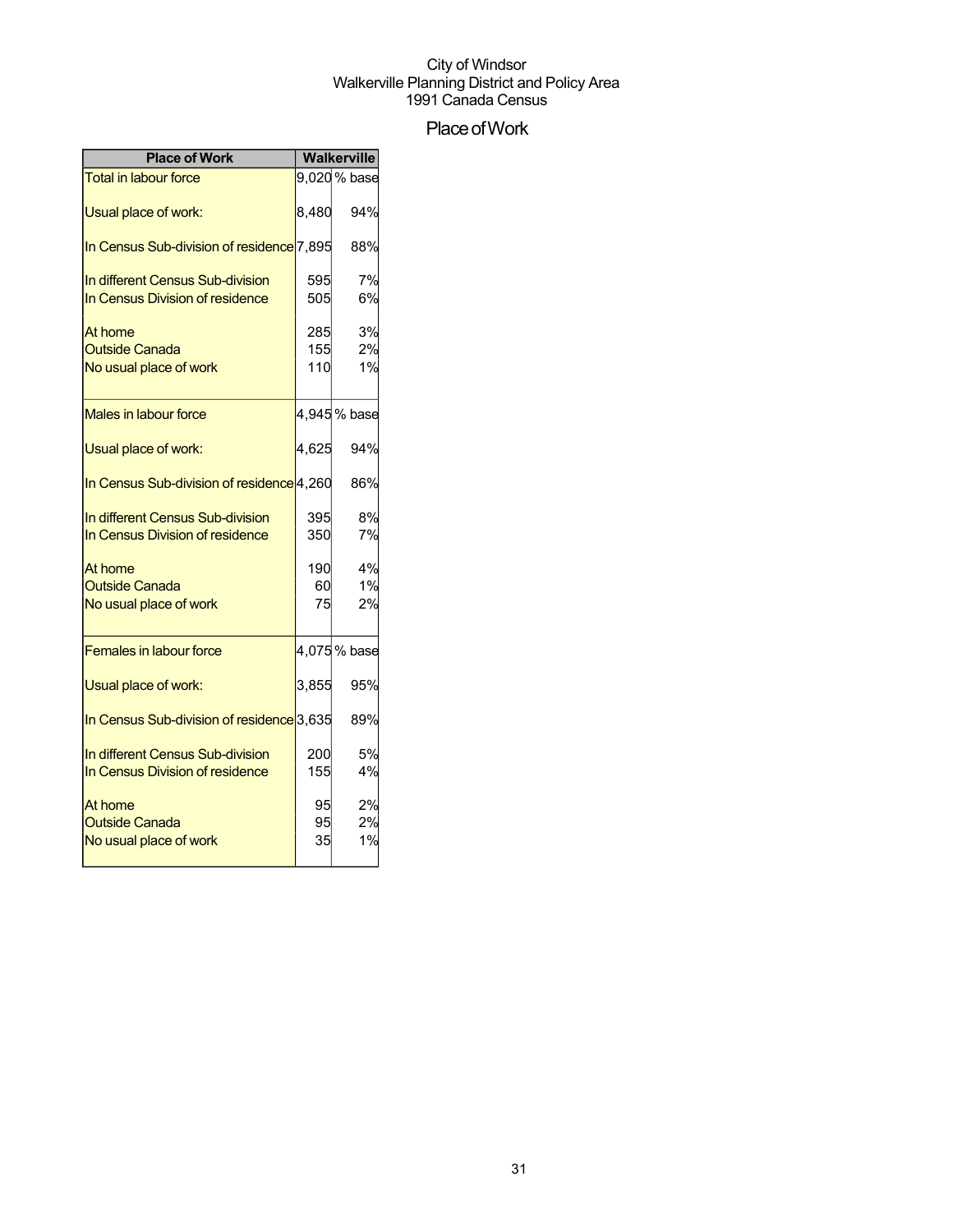## Families in Labour Force

| <b>Families in Labour Force</b>                                                                                                                                                    | Walkerville                  |                                        |  |
|------------------------------------------------------------------------------------------------------------------------------------------------------------------------------------|------------------------------|----------------------------------------|--|
| Census families in private<br>households                                                                                                                                           |                              | 5,555% base                            |  |
| Married & common-law families 4,250<br>No member in labour force<br>Some members in labour force 3.540<br>One member only<br>Two or more members<br><b>Couples in labour force</b> | 710<br>985<br>2,535<br>2,210 | 77%<br>13%<br>64%<br>18%<br>46%<br>40% |  |
| Lone-parent families<br>No member in labour force<br>Some members in labour force<br><b>Parent in labour force</b>                                                                 | 1,280<br>500<br>775<br>575   | 23%<br>9%<br>14%<br>10%                |  |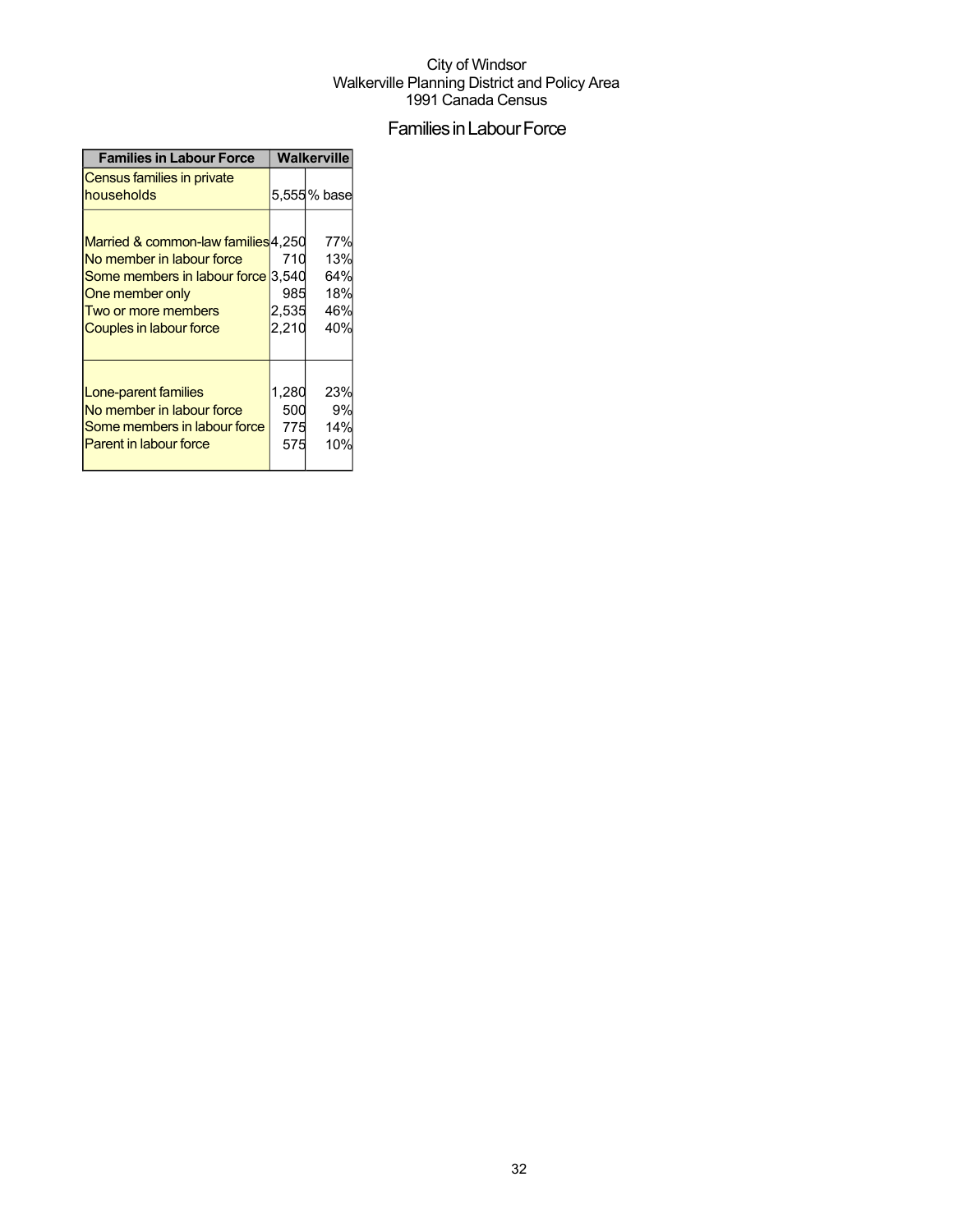## Income - full and part-time employment

| Income - full and part-time employment Walkerville |             |
|----------------------------------------------------|-------------|
| <b>Males and females</b>                           |             |
| Worked full year, full time                        | 1,515       |
| Average employment income                          | \$35,929    |
| Aggregate income (000)                             | \$54,432    |
| Worked part year or part time                      | 1,485       |
| Average employment income                          | \$12,277    |
| Aggregate income (000)                             | \$18,232    |
| <b>Males</b>                                       |             |
| Worked full year, full time                        | 1,190       |
| Average employment income                          | \$39,463    |
| Aggregate income (000)                             | \$46,961    |
| Worked part year or part time                      | 670         |
| Average employment income                          | \$15,387    |
| Aggregate income (000)                             | \$10,309    |
|                                                    |             |
| <b>Females</b>                                     |             |
| Worked full year, full time                        | 325         |
| Average employment income                          | \$22,988    |
| Aggregate income (000)                             | \$7,471     |
| Worked part year or part time                      | 815         |
| Average employment income                          | \$9,721     |
| Aggregate income (000)                             | \$7,923,000 |
|                                                    |             |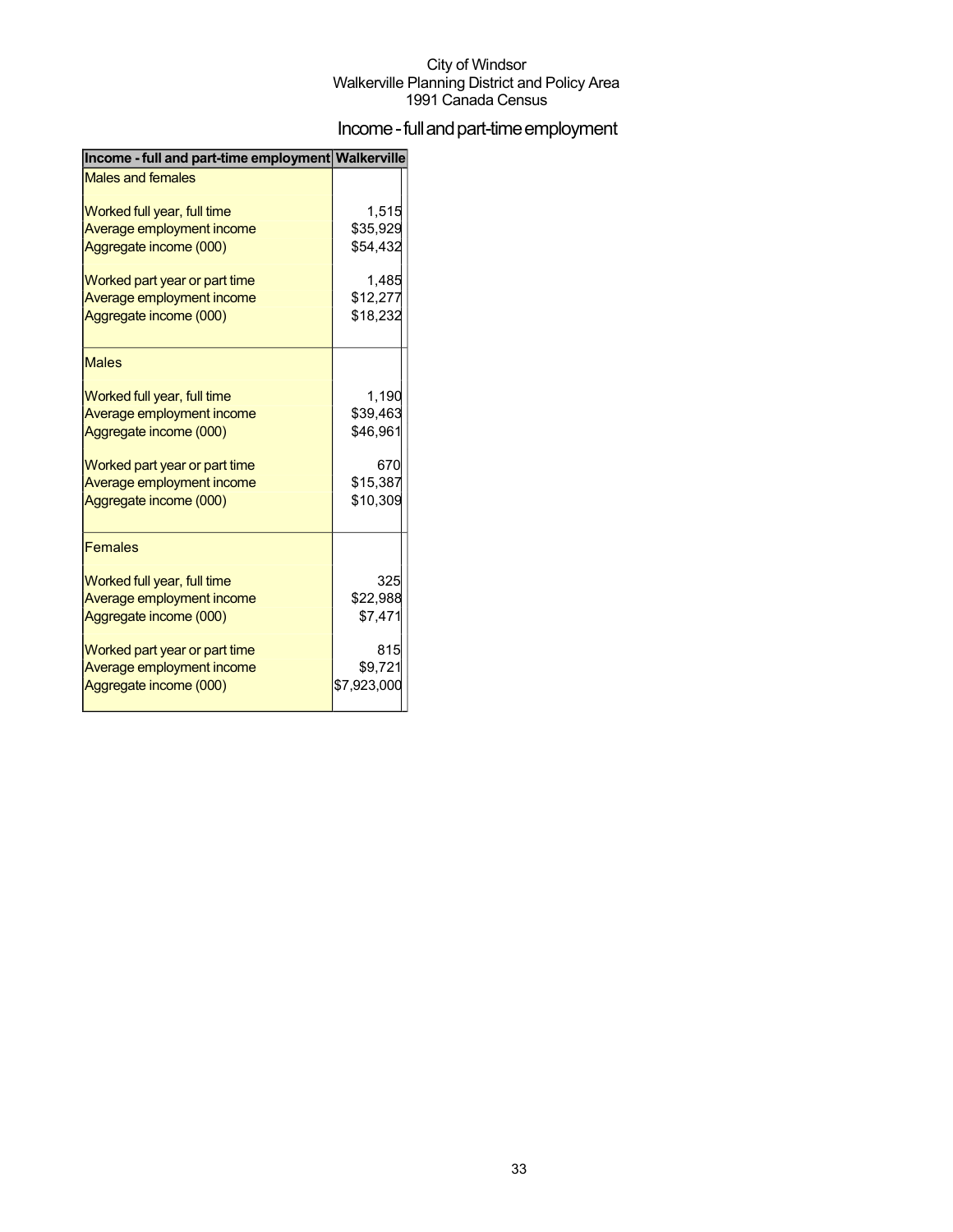## Income - Individual Source of Income

| Income - Individual<br><b>Source of Income</b> | <b>Walkerville</b> |                            |
|------------------------------------------------|--------------------|----------------------------|
| Total 15 years and over with income            |                    | 14,995 % base              |
| <b>Under \$7,500</b><br>\$7,500 - \$14,999     |                    | 3,47523.20%<br>3,74024.90% |
| \$15,000 - \$29,999                            |                    | 4,00526.70%                |
| \$30,000 and over                              |                    | 3,67024.50%                |
|                                                |                    |                            |
| Average income                                 | \$20,855           |                            |
| Aggregate income (000)                         | \$312,720          |                            |
| <b>Median income</b>                           | \$17,987           |                            |
| Males 15 years and over with income            |                    | 7,580 % base               |
| <b>Under \$7,500</b>                           |                    | 1,290 17.00%               |
| \$7,500 - \$14,999                             |                    | 1,34017.70%                |
| \$15,000 - \$29,999                            |                    | 2,10027.70%                |
| \$30,000 and over                              |                    | 2,80036.90%                |
| Average income                                 | \$26,383           |                            |
| Aggregate income (000)                         | \$199,980          |                            |
| <b>Median income</b>                           | \$23,359           |                            |
| Females 15 years and over with income          |                    | 7,415% base                |
| <b>Under \$7,500</b>                           |                    | 2,18529.50%                |
| \$7,500 - \$14,999                             |                    | 2,40032.40%                |
| \$15,000 - \$29,999                            |                    | 1,90525.70%                |
| \$30,000 and over                              |                    | 87011.70%                  |
| Average income                                 | \$15,204           |                            |
| Aggregate income (000)                         | \$112,740          |                            |
| <b>Median income</b>                           | \$12,495           |                            |
| Source of total income:                        |                    |                            |
| <b>Employment income</b>                       | 71%                |                            |
| Government transfer payments                   | 17%                |                            |
| <b>Other income</b>                            | 10%                |                            |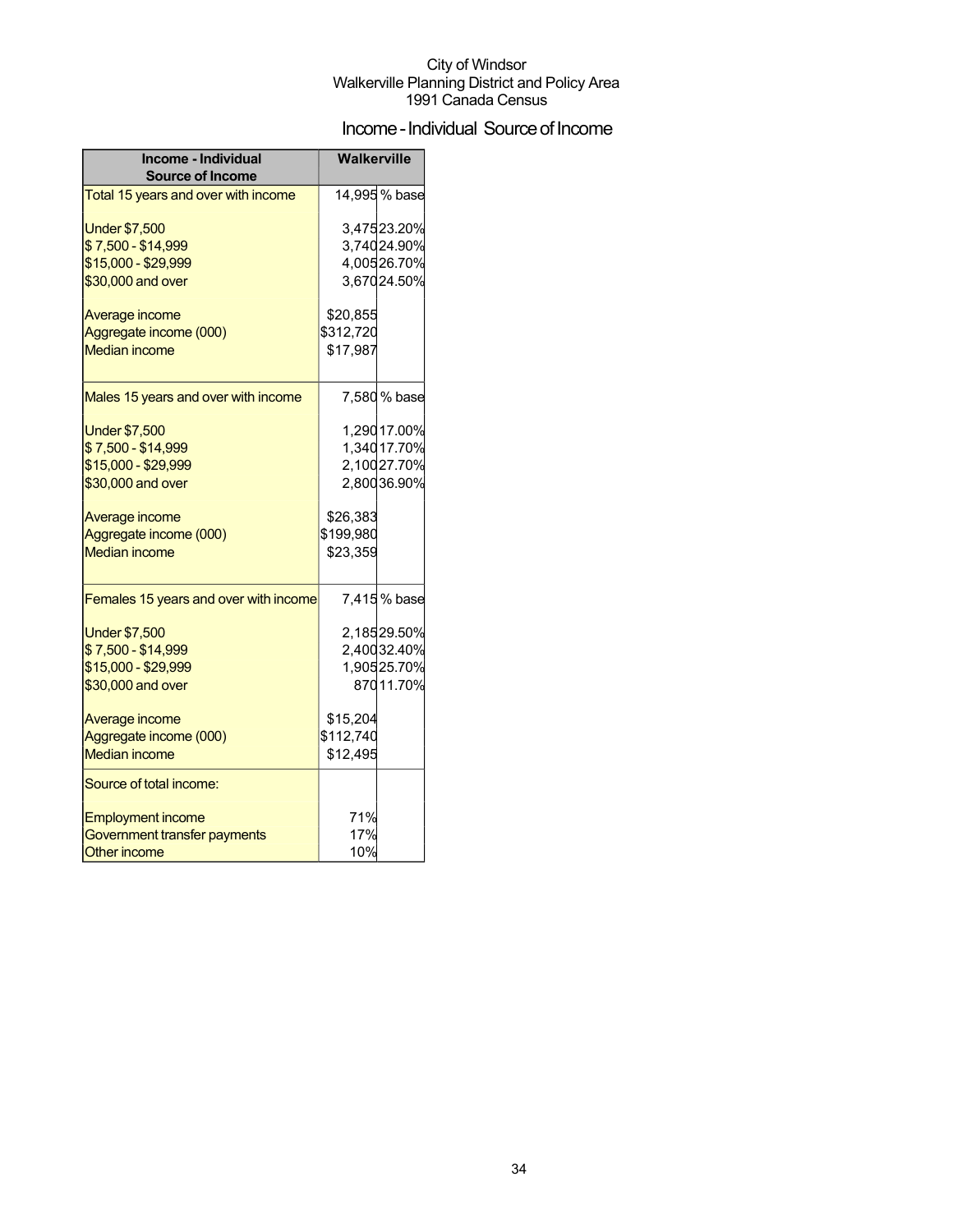## Income - Family and Household

| <b>Income - Family and Household</b>       | <b>Walkerville</b> |              |  |
|--------------------------------------------|--------------------|--------------|--|
| <b>Total census families</b>               |                    | 5,555% base  |  |
| <b>Family Income:</b>                      |                    |              |  |
| <b>Under \$20,000</b>                      | 1,272              | 23%          |  |
| \$20,000 - \$34,999<br>\$35,000 - \$49,999 | 1,409<br>1,251     | 25%<br>23%   |  |
| \$50,000 and over                          | 1,598              | 29%          |  |
|                                            |                    |              |  |
| Average income                             | \$43,013           |              |  |
| Aggregate income (000)                     | \$239,797          |              |  |
| <b>Median income</b>                       | \$33,133           |              |  |
| <b>Total households</b>                    |                    | 8,620 % base |  |
| Household Income:                          |                    |              |  |
| <b>Under \$20,000</b>                      | 2,833              | 33%          |  |
| \$20,000 - \$34,999                        | 2,095              | 24%          |  |
| \$35,000 - \$49,999                        | 1,741              | 20%          |  |
| \$50,000 and over                          | 1,901              | 22%          |  |
| Average income                             | \$36,439           |              |  |
| Aggregate income (000)                     | \$314,647          |              |  |
| Median income                              | \$30,363           |              |  |
| Incidence of low income:                   |                    |              |  |
| <b>Total economic families</b>             | 5,305              |              |  |
| <b>Families with low income</b>            | 1,235              |              |  |
| Incidence of low income                    | 23%                |              |  |
| Total unattached individuals               | 1,575              |              |  |
| Individuals with low income                | 610                |              |  |
| Incidence of low income                    | 39%                |              |  |
| Persons in private households              | 19,600             |              |  |
| Persons in low income families             | 5,095              |              |  |
| Incidence of low income                    | 26%                |              |  |